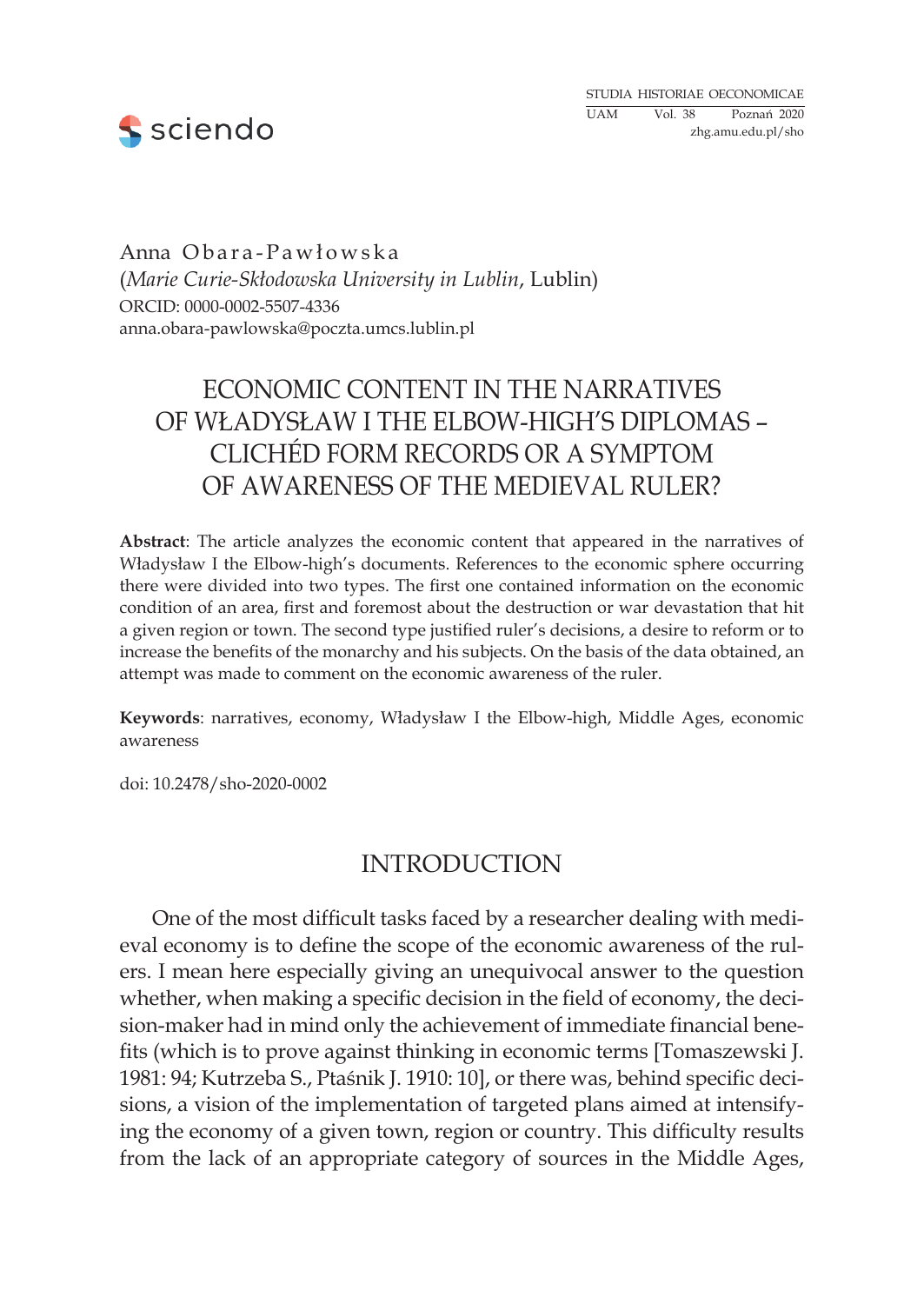such as various programs, plans and economic analyzes or theoretical reflection on the role and tasks of various decision-making centers in the economic sphere. Basic information on the economic decisions of the late medieval monarch is provided by the diplomas issued by his office. It is worth noting that the majority of these acts related to economic matters, such as permits for establishment of new villages, permits for foundations of properties under German law, trade privileges, customs exemptions, monetary regulations, and finally confirmation of previously granted economic privileges. The aim of this article is an attempt at formulating an opinion on the economic awareness of medieval ruler on the example of the actions of Władysław I the Elbow-high and his immediate surroundings, based on the analysis of the statements contained in the narratives of documents indicating the will to reform, and improve the economic condition of a given property or area, or describing the current state of the region's economy. It should be decided whether the appearance of such references was the intention of the issuer of the document, being aware of the importance of economic matters for the proper functioning of his rule, or whether we are dealing here with a thoughtless duplication of form patterns reflecting only stereotypical notions about the monarch's obligations<sup>1</sup>. Equally important will be the attempt to answer the question of how the use of certain phrases was understood, what exactly – or anything at all – was meant in such cases? Some time ago, Stanisław Kuraś, speaking about the role of medieval documents in social life, stated that even without real legal significance, they could have a symbolic meaning, important from the point of view of both the recipient and the issuer [Kuraś S. 1971: 72]. The narratives seem to be of particular interest in understanding the ruler's economic motives. They presented the circumstances that existed before the document was issued leading to the taking of a given action [Bielińska M. 1967: 50; Maleczyński K., at al. 1971: 24]. The issue of the role and significance of economic motifs in the narratives of medieval monarchs' documents has not been the subject of separate analyzes. In recent years, research has been undertaken on the economic content expressed by individual Polish rulers, including the protagonist of this article [Nowakowski T. 2007: 91-105; Obara-Pawłowska A. 2014b: 1049-60].

The analysis of the content of the surviving documents of Władysław the Elbow-high showed that there were references to economic issues in

<sup>&</sup>lt;sup>1</sup> The content included in the narratives of a part of documents issued by Ottokar II of Bohemia was assessed this way [Barciak A. 1988: 42].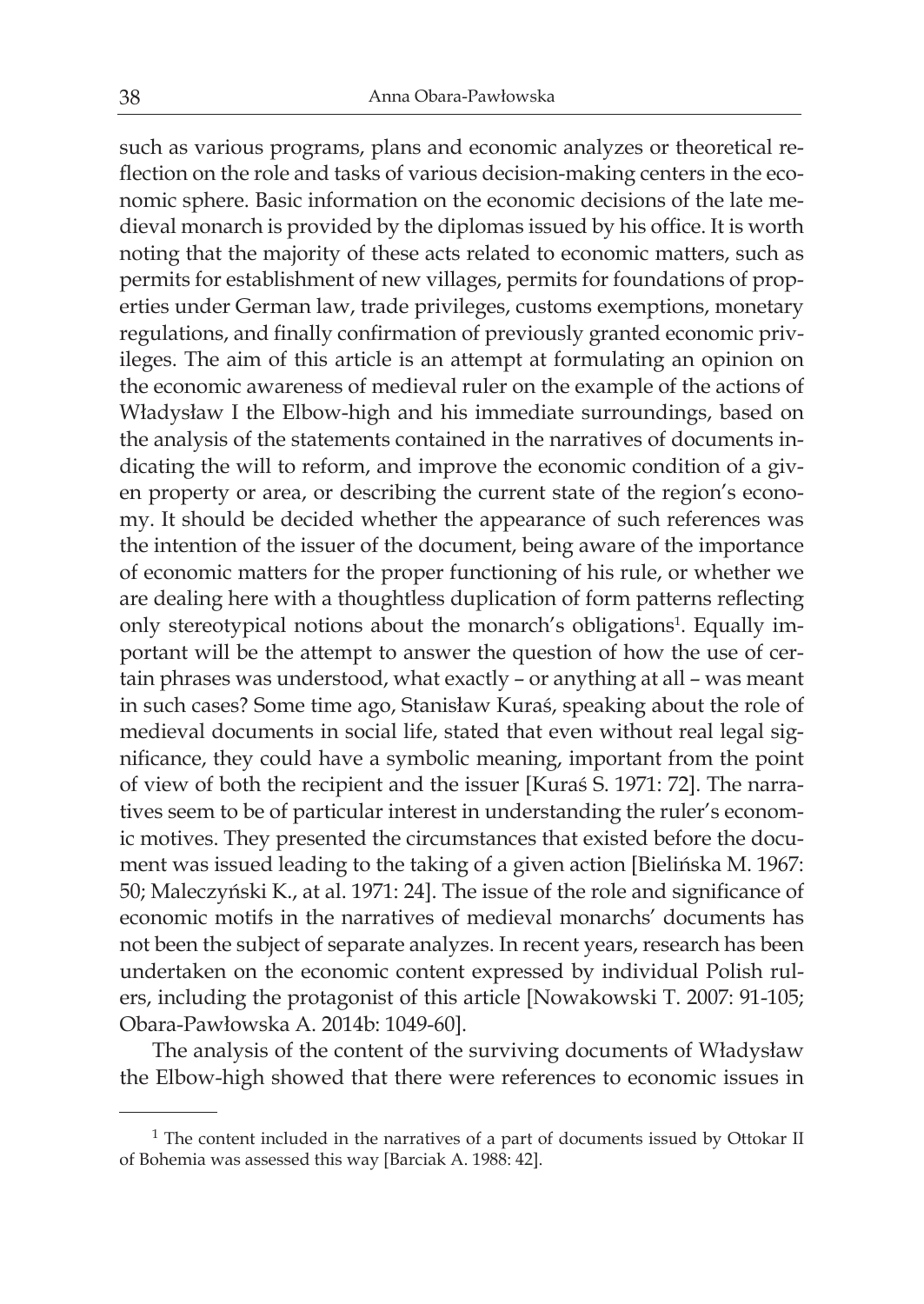the narratives of almost 30 of them<sup>2</sup>. At first glance, it may seem a small number if we take into account the total number of the surviving diplomas that were prepared in the monarch's office. However, they stand out from the rest of the narratives indicating the willingness to pay the service of faithful subjects as the main motive for taking a given action. The economic content of the narratives of Władysław the Elbow-high's documents can be divided into two types, sometimes appearing together. The first contained a short description of the current economic situation in a given area, which prompted the ruler to take a specific action. The second type explained the reason for a given decision of the ruler by referring to such categories as desire to reform, improve, elevate the economic condition or increase the benefits of the ruler, subjects and the monarchy.

In the Elbow-high's documents one can find references to the devastation and destruction of a specific area as a result of war. In this way, a justification was made to free the inhabitants of Poznań from paying the duty in the territory of Władysław's rule in February 1298. The prince indicated that the town of Poznań *in magna sua parte per gwerras est viciata* [KDW, 2: 273]. On the basis of this information, Tomasz Jurek stated that before February 1298 Poznań suffered an attack and sacking by the Silesian army. This attack was supposed to be a retaliation expedition for the attack of Władysław, assisted by Hungarians, on Silesia in the previous year [Jurek T. 2006: 70]. Thus, the researcher accepted the statement previously expressed by Władysław Karasiewicz [1965: 269-70] that in the discussed case the words about the destruction of the town were not only a form phrase, but a reflection of the situation [Jurek T. 2005: 189; 2006: 70]. It should be remembered that during his first reign in Wielkopolska, Władysław the Elbow-high did not manage to maintain security in the region, and his rule was accompanied by increasing chaos and helplessness, especially in terms of road robbers. Difficulties in ensuring order by the ruler are confirmed by documents from 1298-99, in which the Elbowhigh granted the inhabitants of Wiekopolska urban centers, i.e. Poznań, Pyzdry, Kalisz and Gniezno, the right to pursue and capture criminals [KDW, 2: 777, 820].

<sup>&</sup>lt;sup>2</sup> This list does not include the document dated to 10 February 1290 whose alleged receiver – Krystyn from Goraj, obtained right to charge duty in the territory of entire Kraśnik, while the inhabitants of the Lublin lands were exempt from any fees for a period of 30 years. The issuer referred there to the devastation of this area due to Tatar raids [KDM, 2, 615]. This document is a forgery [KDM, 2: 288; Preissner A. 1965: 222, note. 269; Myśliński K. 1964: 18].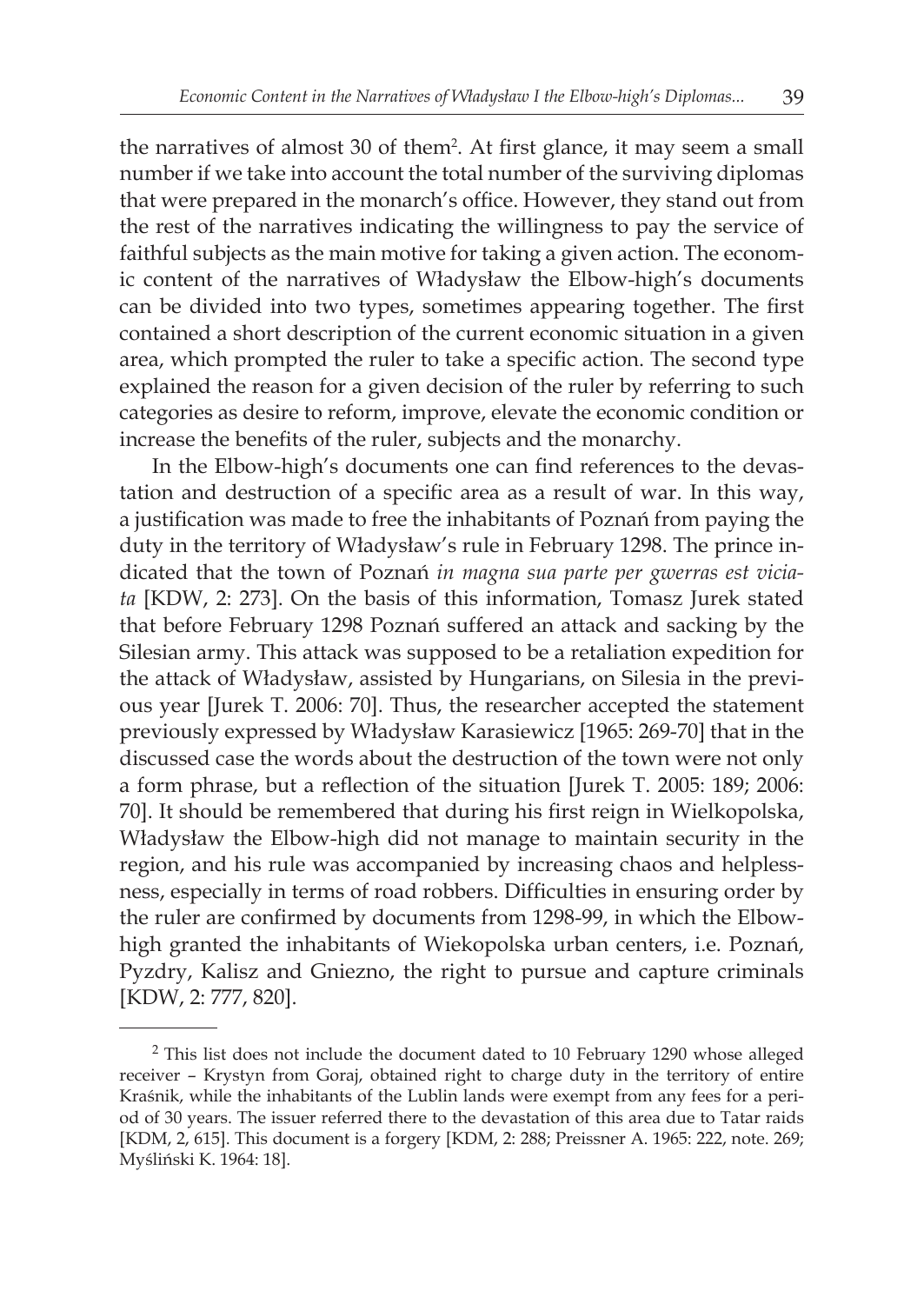A more extensive thread relating to the poor condition of Poznań appeared in the narrative of the document from April 1316, in which the ruler renewed and confirmed the privileges previously obtained by the physician Mikołaj. The prince stated that the said recipient had lost the diplomas previously awarded to him as a result of the devastation of Poznań by domestic and foreign enemies (*Cum per magnam depopulacionem et impyam devastacionem civitatis Poznaniensis, infinite res et varie fuissent perempte hostiliter per manus terrigenarum et inimicorum diverse nacionis, inter quas honorabilis viri ac famosi magistri Nicolay phisici multe res, maxime privilegia continencia donaciones, confirmaciones hereditatum domini regis pie recordacionis Premisly, et immunitates earumdem ipsius domini regis et nostras, proch dolor, sunt recepta et amissa*) [KDW, 2: 982]. This information can be related to the fights in Poznań between opponents and supporters of the Głogów princes, which took place after the death of Henry IV<sup>3.</sup> As a result of military operations, the cathedral and the houses of Poznań canons located nearby were damaged<sup>4</sup>. Moreover, other sources from that period attributed the persecution of the local Polish population to the Germans advising the young rulers of Głogów. The author of the Poznań yearbook emphatically stated that the Germans from the circle of the princes advised: *totam gentem Polonicam exterminarent, ecclesiasticas personas, quam seculares milites* [*Rocznik kapituły poznańskiej*: 55]. This statement would be in line with the note contained in the document of 1316 about the damage suffered at the hands of enemies coming from different nations. The confirmation of the possession of the court physician of successive Wielkopolska Piasts [Skulimowski A., Skulimowski M. 1958: 285-90] and the permission to transfer several villages belonging to him to German law, was part of the program of rebuilding the economic base of the capital of Wielkopolska [Obara-Pawłowska A. 2014a: 228].

The theme of the destruction suffered by Wielkopolska also appeared in the narratives of other documents. In December 1315, the prince granted the bishop town of Słupca the right to organize a fair. The prince justified this decision with the desire to reform the center after various kinds of disturbances experienced by Wielkopolska. It is worth quoting a long-

<sup>3</sup> About the ongoing fights at that time see: Nowak T. [1989: 34-5]; Jurek T. [2006: 203- 26].

<sup>4</sup> *Annales* [63-4]. More see: Potkański K. [1965: 498-9]. Information about devastations that the Church of Poznań suffered was conveyed in the document of Wojciech, the landlord of Krosna who, in order to make up for the losses, pledged his own village Żabikowo to the bishop of Poznań for 3 years.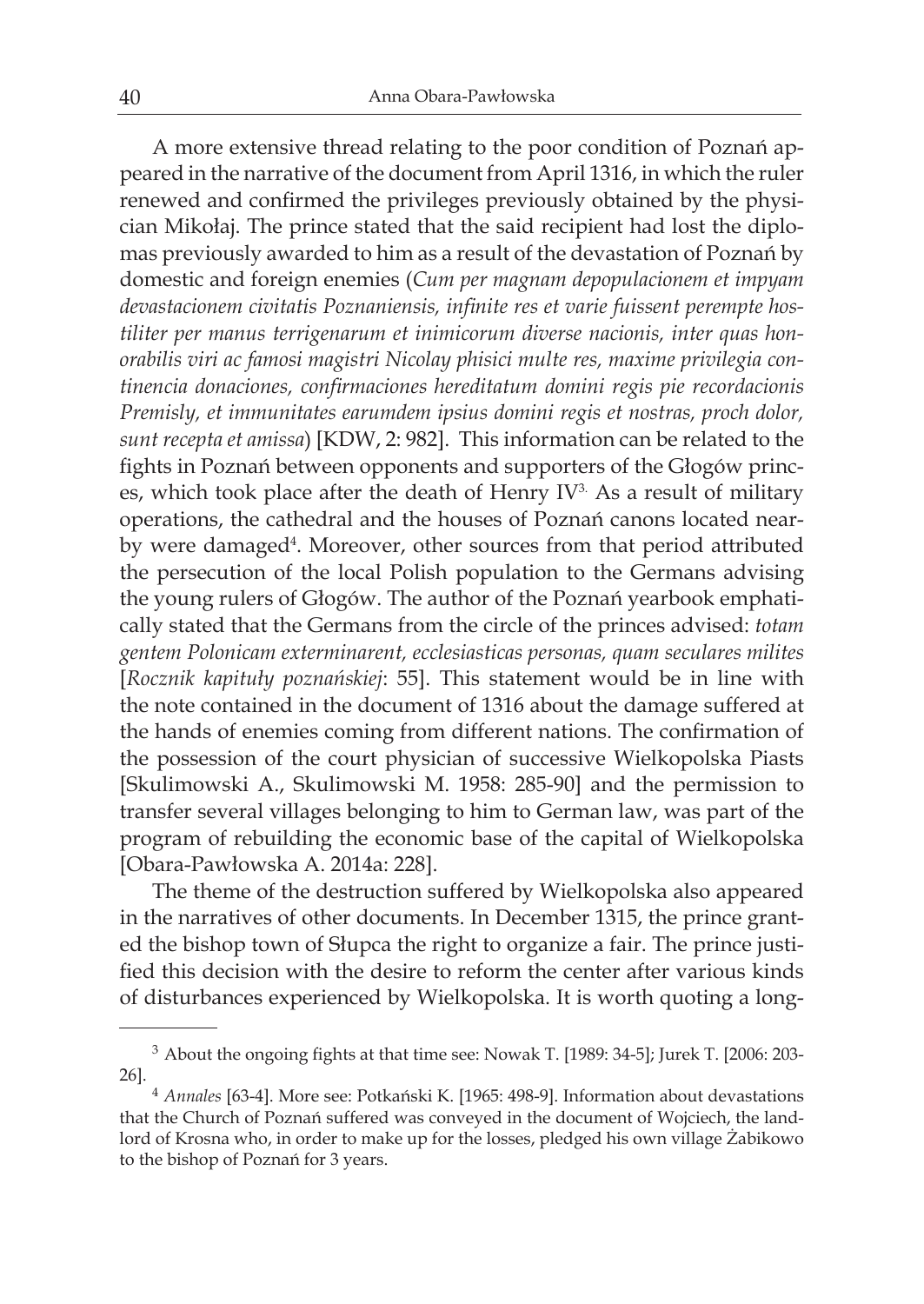er passage from the Elbow-high's document: […] *civitas prefata Slupcza, post varia disturbia terre Polonie hactenus perpessa, aliquatenus valeat reformari, damus et concedimus eidem domino episcopo et suis civibus de Slupcza annuale forum, quando elegerint, infra triduum annuatim plenam potestatem perpetuo imponendi* [...] [KDW, 2: 979]. The authors of the monograph on the history of Słupca indicated that the phrase about destruction (*post varia disturbia terre Polonie hactenus perpessa*) might have concerned some unknown losses that the town faithful to Władysław experienced during the war with the Głogów princes [*Dzieje Słupcy* 1996: 50]. Such devastation, unnoted by other sources, could indeed have taken place. However, one may try a slightly different interpretation of the words of the document. There is no mention here that the riots reached Słupca itself. It was clearly stated that it was the Wielkopolska region that had experienced these unrest. Although the owners (the bishop of Poznań) and the town's inhabitants were the beneficiaries of the right to organize the annual fair and the related customs exemptions, the entire region was to be indirectly benefited.

In August 1324, the king, giving the Cistercians in Ląd the right to build a new or repair an old water mill near the castle in Pyzdry, mentioned the losses suffered by the gray monks as a result of the royal expedition (*propter nicham desolacionem et destructionem quam fecimus Domui Lendensi Ordinis Cysterciensis cum essemus cum exercitu in Polonia*) [KDW, 2: 1044]. This narrative may refer to the events that took place in Wielkopolska 10 years earlier. It is possible that during the march or stay of the Elbow-high's troops in Słupca or Pyzdry<sup>5</sup> in 1314<sup>6</sup>, the property of the Ląd monastery located in the vicinity of these two centers<sup>7</sup> may have suffered.

<sup>&</sup>lt;sup>5</sup> Historians disagree as for the duration of the fights and the character of forces involved in Wielkopolska. According to Tomasz Jurek, when in the middle of August 1314, the Elbow-high arrived to Wielkopolska, the fights had already stopped, and Głogów princes had been removed from power by the inhabitants of Wielkopolska themselves [Jurek T. 2006: 222-3]. Karol Tanaś assumes, in turn, that between August and November 1314, troops faithful to the Elbow-high were conducting an action against resistance to his rule [Tanaś K. 2006: 60].

<sup>6</sup> In January 1314, the presence of the Elbow-high was confirmed in Słupca [KDW, 2: 964-5]. In August and September 1314, the prince stayed in Pyzdry where he issued documents for local townspeople [KDW, 2: 971] and for the gray monks in Ląd, by which he confirmed the bestowal obtained by the monastery during the reign of Wacław II [KDW, 6: 84].

 $7$  Location of the Wielkopolska complex of Ląd monastery properties see: Wyrwa A.M. [1995: 120, ill. 26: *Uposażenie ziemskie klasztoru lądzkiego od końca XII do końca XIV wieku w kluczu wielkopolskim*].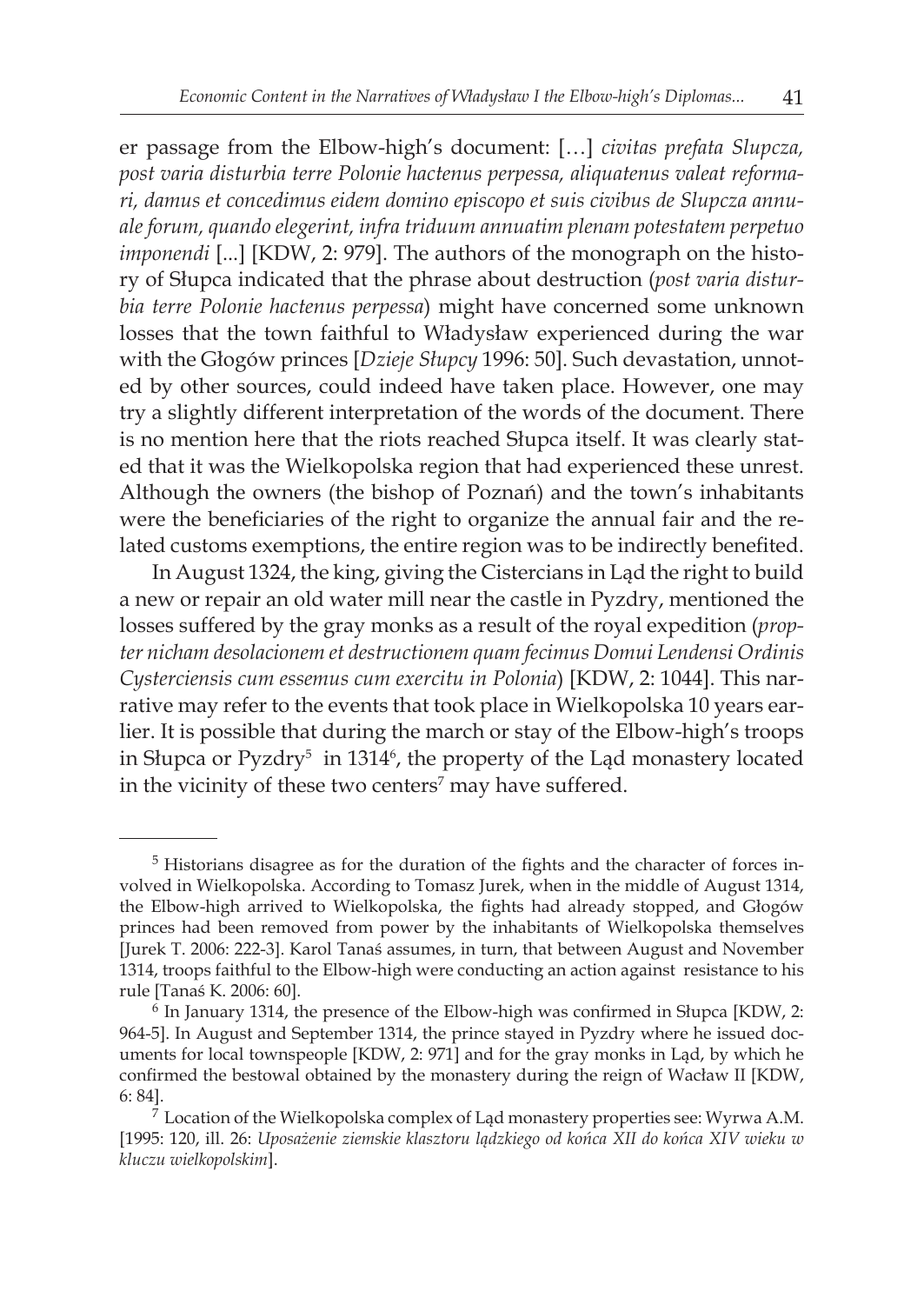In June 1326, Master Jan received from King Władysław the Elbowhigh an iron foundry called Ruda near Rogoźno. It was to be rebuilt *post longam desolacionem* [KDW, 2: 1068]. It is difficult to determine what caused the destruction or abandonment of the said foundry. The existence of metallurgical facilities in the area of Ruda, which could be used by the founders and residents of nearby Rogoźno, was confirmed as early as 1280 [Brust M. 1986: 33; 1993: 26, 30; 2010: 74-5]. It is possible that the iron foundry fell into disrepair due to the problems with obtaining iron from the local ores. The ores exploited in Poland at that time were usually poor bog iron ores with a low iron content [*Hutnictwo na ziemiach polskich* 1992: 51]. Also Ruda, located near Rogoźno, did not bring much income to its owners [Zientara B. 1952: 208; 1954: 88-9].

In the fall of 1327, King Władysław took care of the estates of the monasteries in Obra, Paradyż and Zemsko because of their destruction and devastation, in order to facilitate the reorganization of these estates *(ex officio nobis disposicione divina concesso paupertatem ac defectus quorumlibet nobis subiectorum sollicita observacione discernere cupientes, ac maximam desolacionem domorum et claustrorum, scilicet in Paradiso, in Zambrusco et in Obra perpendentes, et ut abbates in predictis claustris una cum fratribus et omnibus villanis suis eo melius et facilius hereditates suas locare valeant*) [KDW, 2: 1085]. In this case, it is easiest to link the destruction to the Elbow-high's expedition to Brandenburg in February 1326, when the king's army reached Frankfurt, passing through the area of the Międzyrzecz castellany<sup>8</sup>. In the countries of the Reich, this invasion was remembered for a long time because of the presence of Lithuanian troops supporting the king of Poland. They were to wreak enormous havoc on the Cistercian monasteries in New March (three male and two female monasteries)<sup>9</sup>. The monasteries in Zemsko and Paradyż were located in the Międzyrzecz castellany, while the Cistercians from Obra owned the set of estates located there<sup>10</sup>. Some historians do not exclude a possibility that during the march of Polish-

<sup>8</sup> Prevalent in historiography is a belief that an effect of this war was regaining Międzyrzecz castellany by Poland [Zajączkowski S. 1929: 79, 87; Gładyszówna J. 1933: 28; Rymar E. 1979: 494-5; 2000: 35, 42]. The mentioned area could have come under the rule of the Elbow-high in the years 1321-1323, and in 1326, the army subordinated to the king of Poland set off to Brandenburg exactly from Międzyrzecz [Olejnik K. 2002: 63].

<sup>9</sup> Petri de Dusburg, *Chronicon terre Prussiae* [193]. General narratives about destruction of local monasteries were also conveyed by the author of *Chronicon Aulae regiae* [278].

<sup>&</sup>lt;sup>10</sup> This was the Lotul group consisting of the settlements located around the contemporary village of Lutol Mokry [Wyrwa A.M. 1995: 151; *Słownik historyczno-geograficzny…*  2020*:* entry*: Obra*].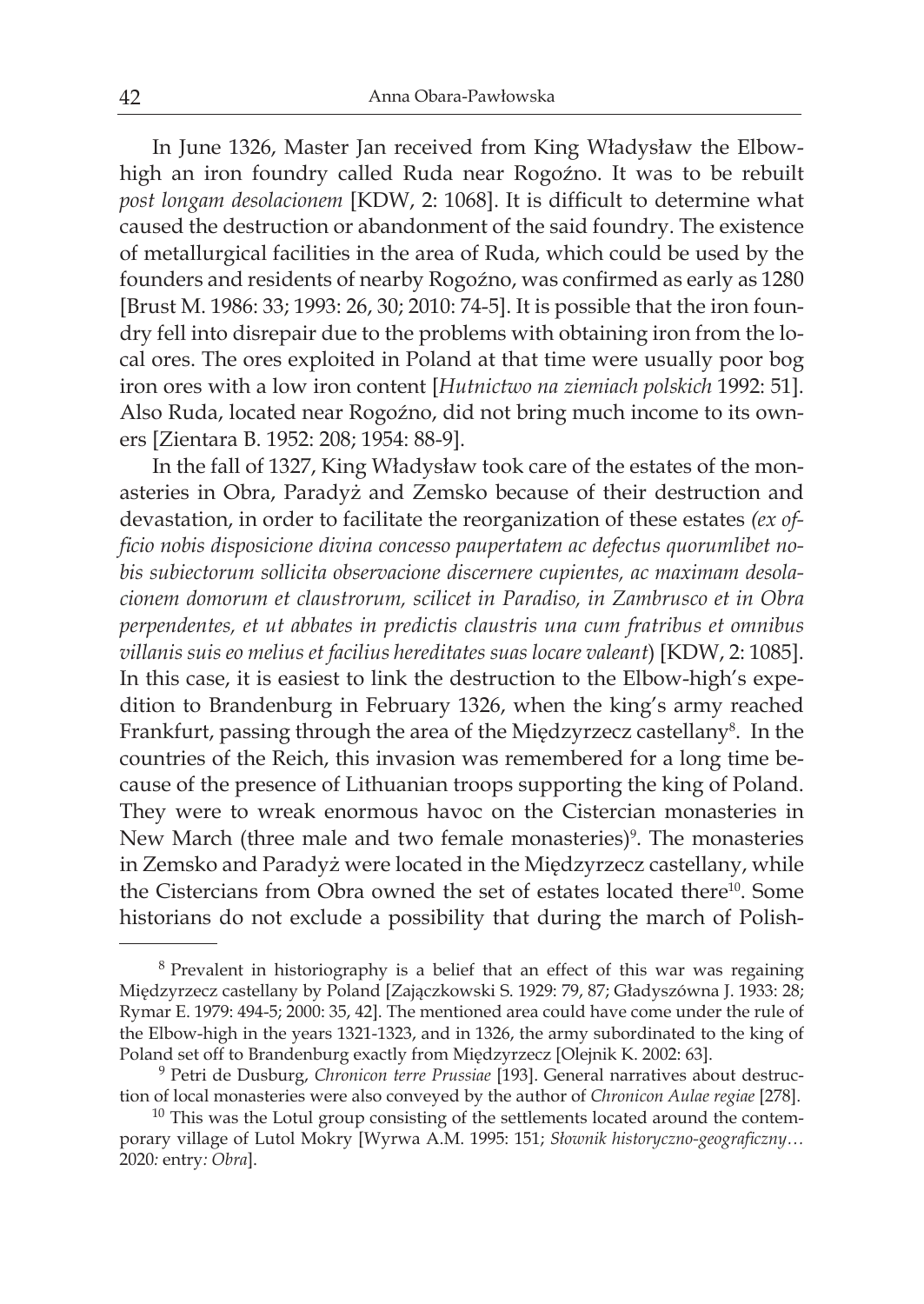Lithuanian troops through this area, the monastic property was destroyed, and the later declarations of royal protection constitute a form of compensation for the harm done [Gładyszówna J. 1933; Wyrwa A.M. 1999: 374; Rymar E. 2000: 35]. In the case of the gray monks from Obra, it was the second diploma that guaranteed them royal protection. Three years earlier, in 1324, the king took care of the monastery and granted economic immunity to its estates [KDW, 2: 1043]. These two diplomas, issued not long one after the other, may prove the monarch's great interest in the economic condition of this monastic institution. It could have resulted from a real concern and a desire to rebuild the abbey's property, which – compared to other Cistercian houses in eastern Wielkopolska – belonged to the poorest [Wyrwa A.M. 1995: 154]. The patronage of the monarch was not only to ensure the loyalty of the ruler's beneficiaries, but also guaranteed free economic development of the monastery estates, strengthening the economic potential of the newly acquired lands.

There is also a document from May 1311, issued for the courtier Zdziesław, who obtained immunity for three villages near Lublin. The narrative clearly indicates that these settlements remained mostly deserted, abandoned ([...] *quae* [3 villages –A.O] *sunt pro maiori parte desertae* [...]) [ZDM, 4: 891]. The reference to the abandonment of property did not have to be only a rhetorical turn. The Lublin region, which was the eastern border of the Polish state, remained the least developed part of Władysław's domain, as it experienced plundering invasions by neighbors throughout the 13<sup>th</sup> century, which inhibited the economic development of this area<sup>11</sup>. The information about the depopulation of the indicated properties could refer to the economic regress of the region being a result of the destruction during previous military operations.

Correlating the above more or less laconic descriptions of damage with specific events allows us to state with high probability that they were reflected in reality. The analyzed fragments of the narrative also indicate that the ruler and his advisers saw the need to improve the condition of the economy in a given area. In the indicated cases, one can also find references to the idea of peace, understood as ensuring the safety of subjects – mainly to church institutions – by the monarch's authority [Kotecki R. 2020: 27, 54-74]. The ruler's fulfillment of this obligation not only protected the property belonging to the Church, but above all contributed to the proper development of the economy of the state or its particular regions.

<sup>&</sup>lt;sup>11</sup> See the further part of these reflections.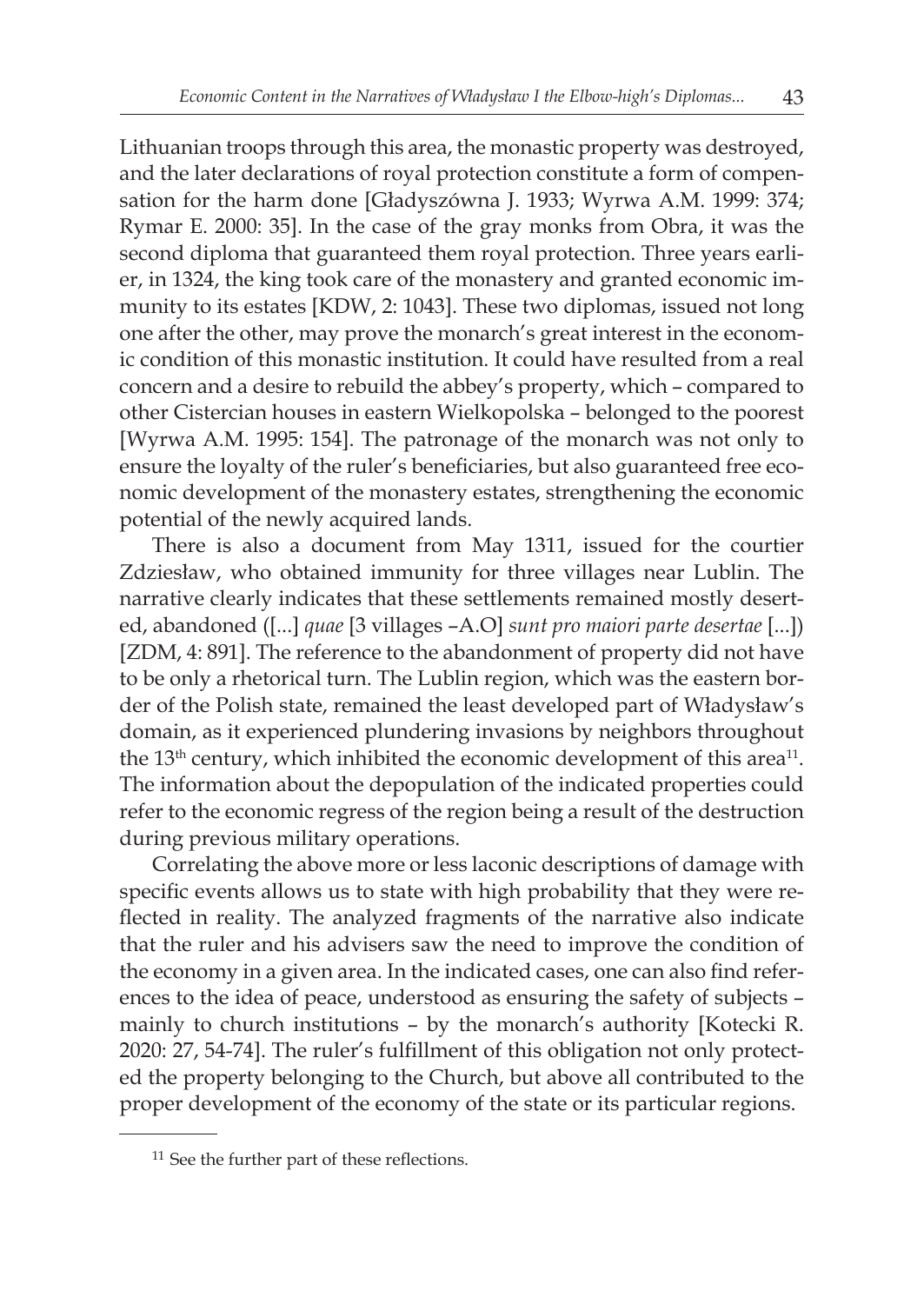A question that is difficult to answer satisfactorily is: why the information about the devastation or depopulation contained in the narratives of Władysław the Elbow-high's documents appear mainly in the context of Wielkopolska. Most of the reign of this ruler was marked by intensive efforts to gain and maintain control in various areas. More than once, the monarch was forced to repel attacks from external enemies. Such actions must have caused losses and devastation of properties located in various parts of his domain. Perhaps the references mainly to one district of the monarchy were a coincidence and resulted from the fact that diplomas containing phrases similar phrases to the aforementioned ones, but intended for recipients from other Polish lands, have not physically survived to our times.

In the narratives of Władysław's documents, more frequent are records of the ruler's desire to reform, improve the economy and increase the benefits or incomes of the beneficiaries or the entirety of the subjects as a result of making certain royal decision. They were articulated with the use of such phrases informing about the will to reform, improve, ameliorate, change for the better, i.e. *reformatio/reformare12, melioratio/meliorare13, locare14, ampliatio<sup>15</sup>, restauratio<sup>16</sup>,* as well as all kinds of references to increase, multiply (*augere, amplificare, multiplicare*), understood in the most material way [Nowakowski T. 2007: 103], utilities, benefits or income (*utiltates, proventus, reditus*)17 [KDW, 2: 596; KDW, 6: 59; CDP, 1: pars 2, 107]. One

<sup>12</sup> The discussed narratives referred to the following constructions: *pro reformacione*  [KDW, 2: 760], *melius reformetur* [KDW, 2: 760], *melius reformare* [KDW, 2: 773; KDW, 6: 56], *valeat reformari* [KDW, 2: 979], *duxerit reformandam* [KDW, 2: 1046], *cupientes reformacionem* [KDM, 1: 186], *reformari seu locari* [ZDM, 4: 891], *ob/ab reformacionem* [PU: 572; CDP, 1: 79].

<sup>13</sup> There appeared such formulations as: **facere meliorem** [KDW, 2: 804], **cupientes melioracionem [**KDM, 1: 150], **efficere meliorem/s [**ZDM, 1: 18; CDP, 1: pars 2 nr 198, 201], **meliorationis incrementum [**ZDM, 4: 895], **pro melioratione** [CDP, 1: pars 2 no 89).

<sup>14</sup> On the level of the narrative, a reference to founding appear in forms such as: *reformari seu locari* [ZDM, 4: 891], **locare valeant** [KDW, 2: 1085].

<sup>15</sup> In the narrative of one of the diplomas, such formulation was used: **pro ampliatione** [CDP, I: 89].

<sup>&</sup>lt;sup>16</sup> In the case of bestowal of the village of Wrończe to the mayor of Lutomiersk, a note appeared: a*d maiorem restauracionem civitatis nostre que Luthomirsko nuncupatur* [*Kilkanaście dokumentów*…, no 1].

<sup>17</sup> Quod **utilitates** nostri Principatus per amplius dilatare cupientes [...] [KDM, 1: 155]; quod **proventus et utilitates** nostras regales multiplicare cupientes [KDM, 1: 181], […] in **utilitatibus seu fructibus** sumeret incrementum [KDM, 1: 186], quod nostri principatus **utilitates ac prouentus** cupientes peramplius dilitare [KDM, 2: 569], […] quod **prouentus et utilitates** nostras regales augere et multiplicare cupientes [ZDM, 1: 28].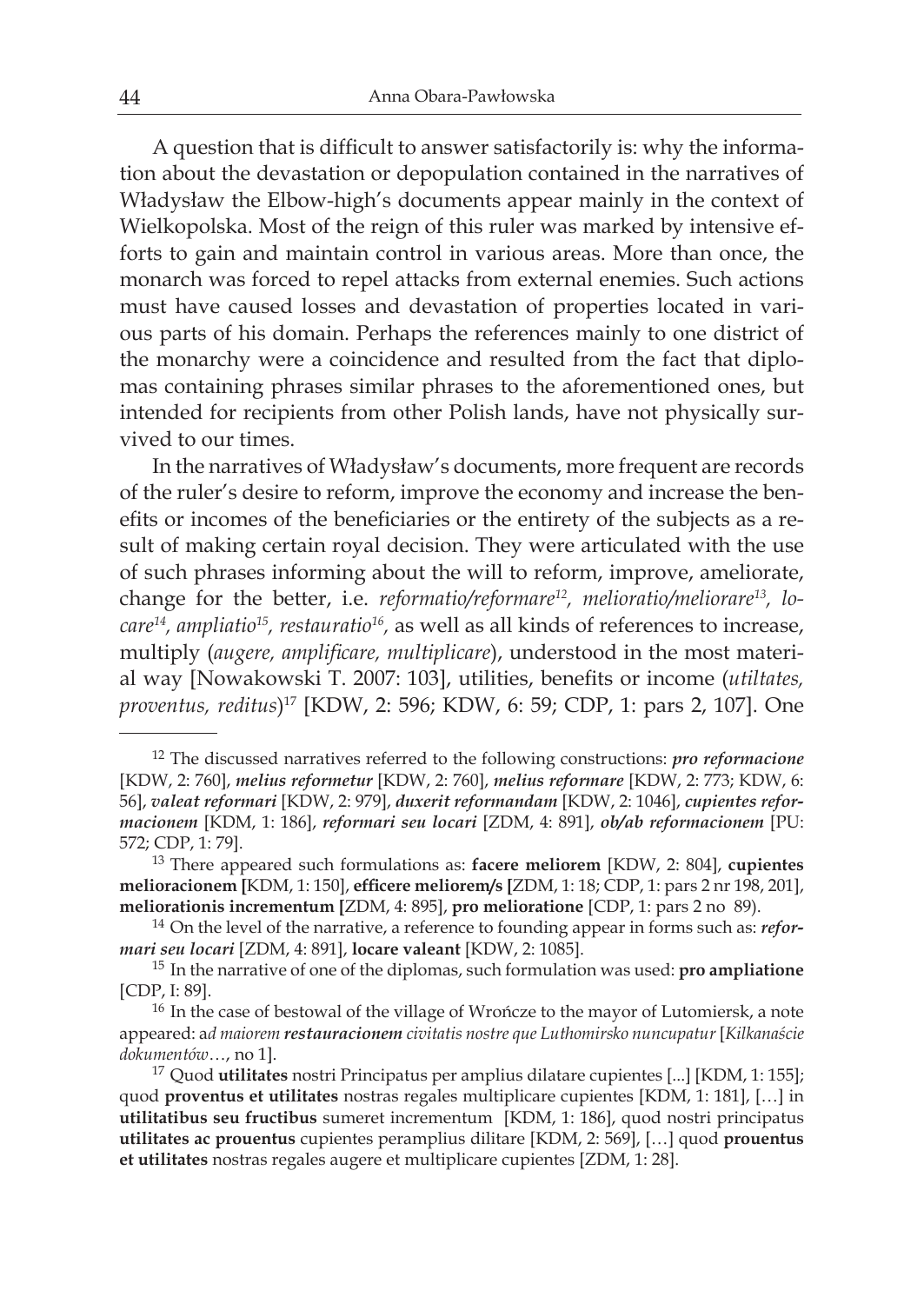can find here references to the economic changes that took place in Poland from the beginning of the  $13<sup>th</sup>$  century, related to the granting of economic immunities and colonization under German law, which in historiography are referred to as *melioratio terrae*. In relation to prevailing activities, this term is understood as a model of better, comprehensive land management by supporting or inspiring activities aimed at increasing the population, applying better methods in agriculture or intensifying urban life, trade, etc. [Körmendy A. 1995; Zientara B. 1968: 203; Legut-Pintal M. 2017: 179-90]. The activities that make up the *melioratio terrae* program include any multiplication of benefits or incomes of the inhabitants of a given region or the entire country as a result of the implementation of the provisions contained in the documents. In narratives containing description of the royal intentions to intensify the economic sphere, the theme of care for the proper economic development of the lands under his control, and the awareness of the importance of such activities for the proper functioning of the state and society, was clearly exposed.

Narratives with economic content appeared in documents issued by the royal chancellery throughout the entire reign of Władysław the Elbowhigh. The earliest example is the diploma of May 20, 1292 [CDP, 1: 79], the latest – the royal document of June 18, 1331 [KDM, 1: 186]. This may indicate that including the economic context in the narratives was a typical and practiced phenomenon at that time.

When analyzing narratives containing statements about the ruler's desire to increase the benefits of his subjects or improve the economic condition of the estate, it is worth paying attention to the beneficiaries of the royal grace. They can be divided into three categories. The first, the largest, included inhabitants of royal towns (Kalisz [KDW, 2: 760], Poznań [KDW, 2: 773], Pyzdry [KDW, 6: 56; KDW, 2: 1046], Tczew [PU: 572] , Brześć [CDP, 1: 79], Radziejowa [CDP, 1: 89, 108], Lutomierska [*Kilkanaście dokumentów*..., no. 1], Szydłowa [KDW, 2: 597], Lublin [KDM, 2: 569], Lipnica [ZDM, 1: 28] and Sącz [KDM, 1: 186]) and one private one, i.e. the bishop's town of Słupca [KDW, 2: 979]. The subject of grants varied, but most often it was about granting permission to found a given center under German law (Radziejów, Lublin, Lipnica, Szydłów), granting privileges or commercial facilities (Kalisz, Słupca, Pyzdry), donation of properties or real estate (Tczew, Lutomiersk Brześć, Radziejów, Sącz) or customs exemptions (Poznań). Moreover, one of the royal documents was intended for the bishop of Poznań, Jan. In 1324 the king promised that his intention to reform Pyzdry with the help of the bishop's subjects would not violate the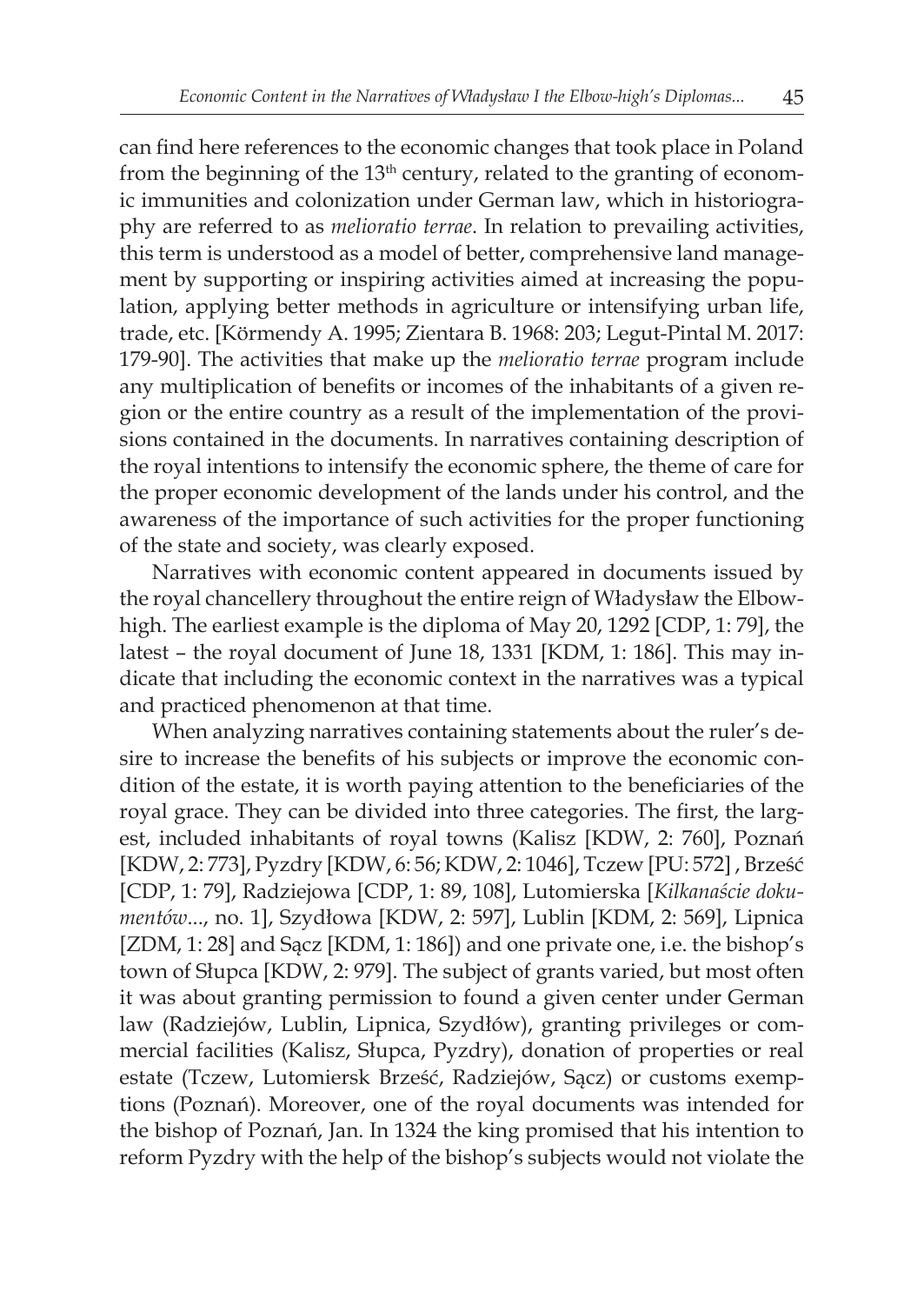laws of the local Church in any way [KDW, 2: 1046]. It cannot be excluded that, in the mind of the Elbow-high, all activities related to supporting the development of urban centers were supposed to be more favorable to his economic goals.

Including references to the economic sphere in diplomas intended for towns seems to be very symptomatic. The scale of the medieval ruler's interest in urban issues or the course of the urbanization process of his territories was one of the basic determinants of the monarch's care for the economic development of his domain<sup>18</sup>. The ruler's aspirations to improve or intensify urban network fit perfectly into the *melioratio terrae* program. In the case of towns reorganized in the royal domain, the main goal was to increase the value of these estates, as well as to create or reorganize administrative centers [Luciński J. 1965: 93] necessary for effective internal or foreign policy. The reference to economic themes in the narratives of documents intended for these categories of recipients indicated care for the state of the economy of the entire region, the state and the well-being of all his subjects [Gut A. 2002: 148], which was fulfilling one of the basic tasks of a good ruler. One can also consider whether the references to economic activity did not encourage other entities, e.g. owners of settlements located around a specific urban center, to follow in the footsteps of the monarch.

Narratives containing information about desire to "improve" or increase the benefits of the ruled lands appeared in the Elbow-high's diplomas intended for royal estates. In this respect, permits for the establishment of villages on wastelands in Małopolska were in the lead. Following such motives, the ruler agreed to the creation of a village in the forest near Pieskowa Skała, where the settlement of Sułoszowa (*cupientes meliorationem terre nostre Cracouiensis*) had previously existed [KDM, 1: 150], for a foundation on the raw root of the settlement on the Uszwica river (*utilitates nostri Principatus per amplius dilatare cupientes*) (later Rajbrot) [KDM, 1: 155] and in the forest called Hutnica (*proventus et utilitates nostras regales multiplicare cupientes*) [KDM, 1: 181] where Szklary was established.

The last category of documents, whose narratives contained references to economic issues, were addressed to private audiences (lay and clergy). Two cases can be identified among church entities. One of them was the aforementioned diploma guaranteeing the protection of the king to three male Cistercian monasteries from Wielkopolska, which was to facilitate

<sup>18</sup> More on this topic in: Obara-Pawłowska A. [2014a: 247-54].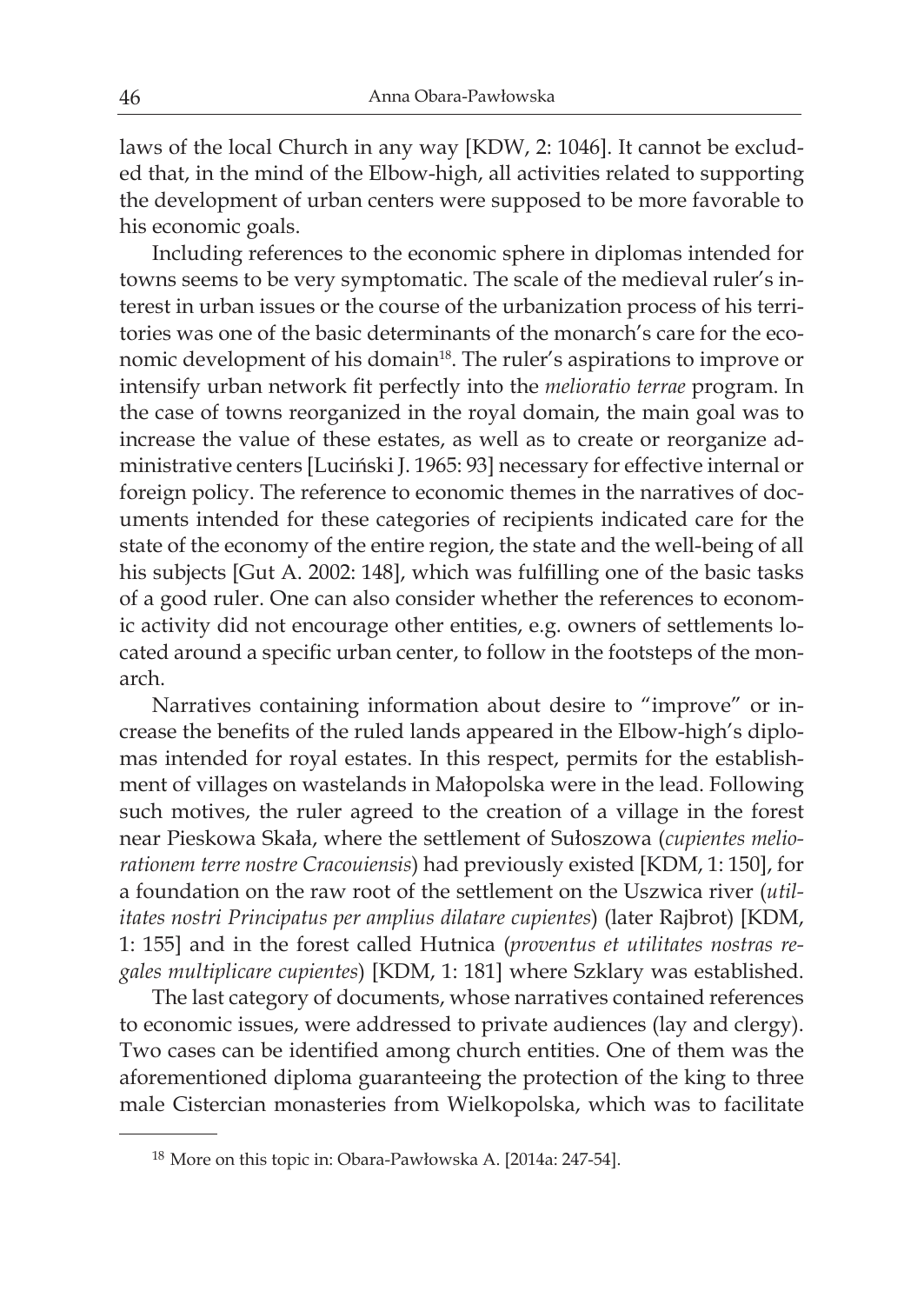the allocation of estates owned by these institutions [KDW, 2: 1085], which suffered from various perturbations. The second, chronologically earlier, was intended for Poznań Dominican Nuns and concerned the granting of the village of Stępowo to them in 1299, with the exemption from the obligations of the Polish law [KDW, 2: 804]. Land donations to monastic recipients were not too numerous during the reign of Władysław the Elbow-high, and they can often be explained by political motives [Obara- -Pawłowska A. 2014a: 115]. In the narrative of the discussed document, however, there is a significant formulation, not used in other land grants to monasteries, saying that the ruler had in mind *ipsius claustri condicionem pro omni nostro posse facere meliorem*. The special attention shown to the Poznań Dominican Nuns and the interest in improving the economic condition of their estate indicate the will to continue the monarch's policy towards the sisters. The Dominican Sisters were brought to the capital of Wielkopolska in 1283. It is assumed that in the first period of their functioning in this area, the mendicants remained dependent on their founders – representatives of the Przedpełkowice family – and closely related to the court of Prince Przemysł II, who is considered the guardian of Dominican orders [Wiesiołowski J. 2004: 118]. By issuing his privilege, the Elbow-high appears as a continuator of the protective activity of his predecessor on the Wielkopolska throne, striving to improve the ownership of nuns [Obara-Pawłowska A. 2014a: 140]. In addition, the goal was here to improve the property condition of the Dominican Nuns, i.e. the order closely related to the urban environment. The economic strengthening of this institution could strengthen the position of Poznań itself as a fully developed urban center.

Several documents with the described type of narration were intended for secular recipients, i.e. the knight Gniewomir of Tropie (he obtained the village of Dzierżaniny from prince Władysław along with the consent to transfer it to the German law) [ZDM, 1: 18], the voivode of Kujawy Stanisław (he received three villages from the monarch) [CDP, 1: pars 2, 198, 201], Zdziesław (grant immunity to his three settlements near Lublin) [ZDM, 4: 891] and Dzierżek and Ostasz from Bejsce (permission to transfer their 26 estates to the Środa law, most of which were located in the Lublin region [ZDM, 4: 895].

An analysis of the diplomas issued in the Władysław the Elbow-high's office shows that economic narratives also appeared in the case of properties located in areas whose economy was of particular interest to the monarch. This was the case with the foundation of a few raw root settle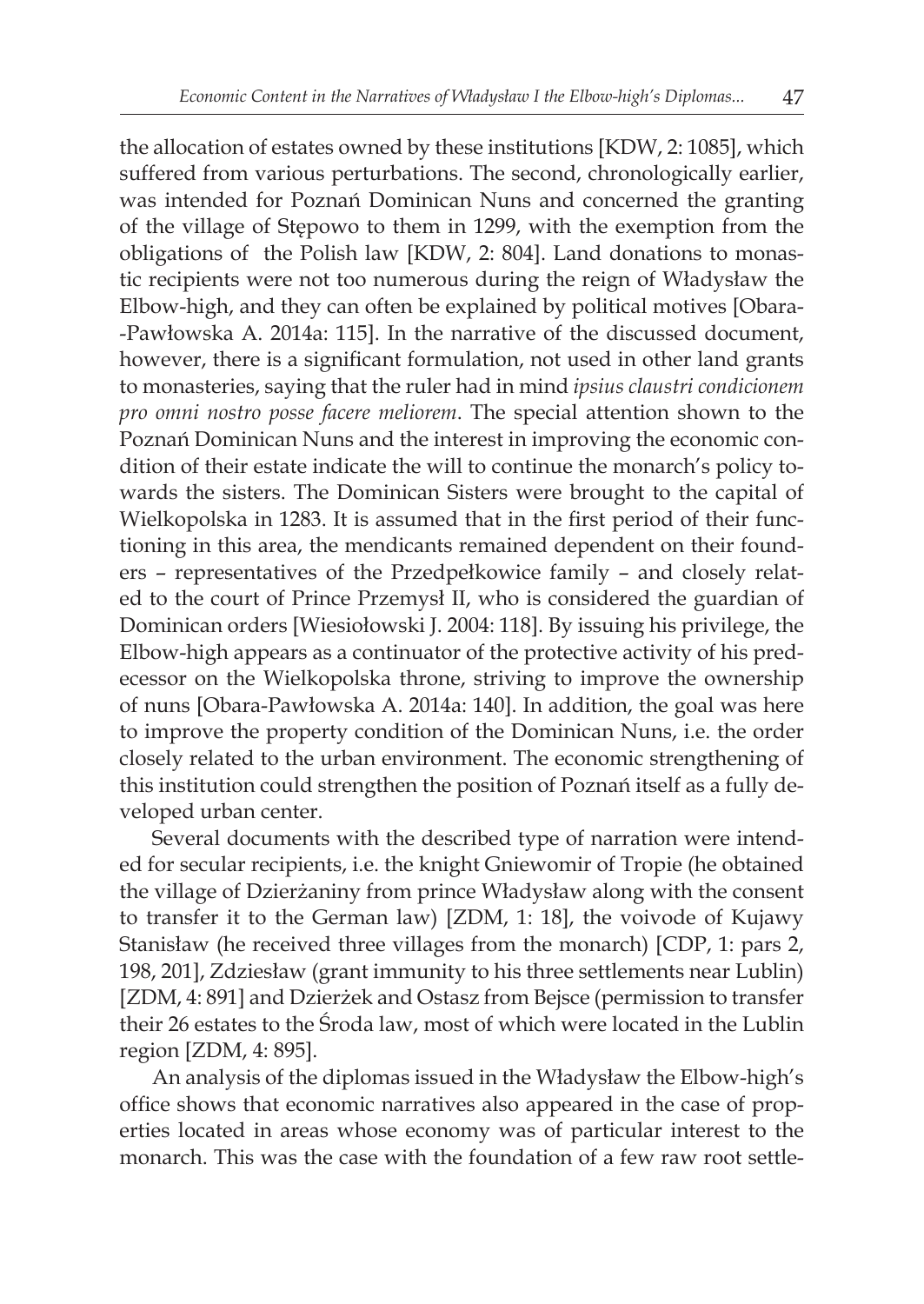ments in the royal domain in the land of Kraków, i.e. Szklary and Rajbrot, and the reorganization of Sułoszowa, located in the same area. These localities were established in the wastelands where deforestration was undertaken<sup>19</sup>. The actions of the ruler also seem to indicate that he was striving to organize new complexes of royal properties in the indicated areas [Obara-Pawłowska A. 2014a: 80]. It was about not only commissioning the foundation of rural settlements, but also establishing new urban centers. In 1326, the king granted town privileges to the aforementioned Lipnica Murowana20, located near the Rajbrot settlement. In turn, Sułoszowa is located approximately 20 km south of the town of Wolbrom, which, according to some historians, could have been elevated to the rank of a town after 1327, during the reign of the Elbow-high [Kiryk F. 1978: 398; Berdecka A. 1982: 36]. In the case of Sułoszowa, it seems equally interesting to link its reorganization<sup>21</sup> to the use and modernization plans by Władysław of the Pekenstein stronghold, i.e. Pieskowa Skała<sup>22</sup> [Laberschek J. 2008: 463; 2016: 82]. The reign of this ruler marked the beginning of transformations not only of the castles themselves, but also of the castle's properties, which was manifested, inter alia, in ensuring an appropriate economic base [Laberschek J. 2008: 460-2]. The command to found the village in the immediate vicinity of the castle constituted perfectly a part of this process.

A good example confirming thinking in economic terms, articulated in the narratives of the issued documents, is also the case of the Lublin region. The location of this region on the eastern fringes of the Piast monarchy exposed Lubelskie to frequent invasions by its pagan and schismatic neighbors. This resulted, inter alia, in delay in introducing economic

 $19$  Such was the case of the village of Rajbrot which was created as a result of activities aimed at colonization of forest areas located to the south-east of Bochnia [Mateszew S. 1980: 53-4, 57].

 $20$  ZDM [1: 28]. About factors which led to this foundation see in: Kiryk F. [2007: 11 etc..].

 $21$  Contrary to Rajbrot and Szklary, Sułoszowa was not founded on the raw root. We can read from the document of the Elbow-high that the prince, aiming at "amelioration" of the Kraków lands, ordered to reorganize the forest strechted between the castle Pieskowa Skała, with the village of Sułoszowa, up to the borders of the village of Kosmołów (*siluam nostram incipiendo a castro dicto Pekensten cum villa dicta Sulossow usque ad metas hereditatis que Cosmalow wlgariter nuncupatur* [KDM, 1: 150]). More in: Wojenka M. [2014: 195-6].

<sup>&</sup>lt;sup>22</sup> A continuator and executor of further modernization of the castle was Casimir the Great who ordered to move this building to a more suitable place, from the Kocica hill to a neighboring hill, about 800 meters far, where the castle is located up to this day [Laberschek J. 2008: 463-4; 2016: 82; Kołodziejski S. 2016: 165-6].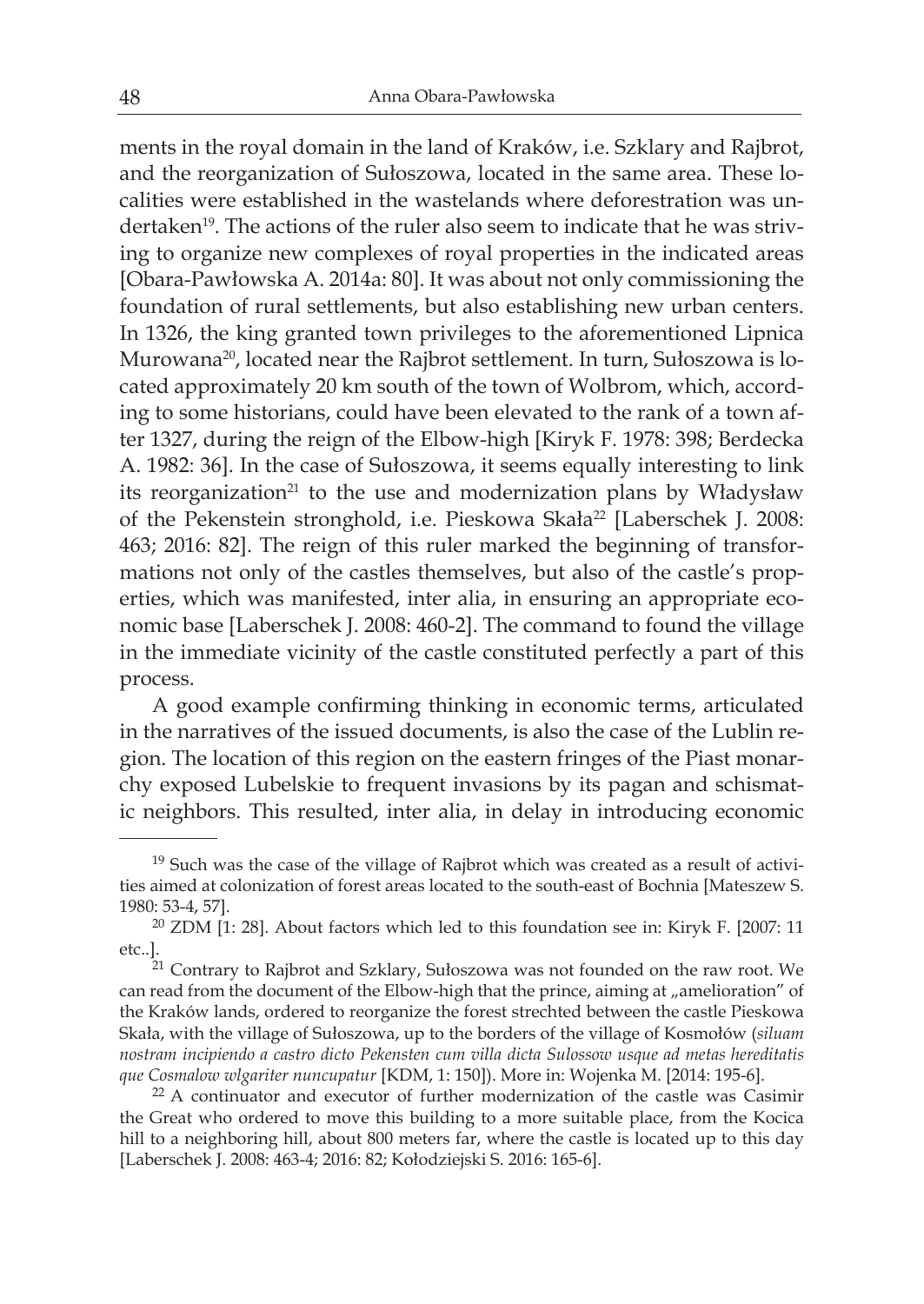reforms related to colonization under the German law. The destruction that was systematically done by the invaders and the feeling of permanent danger connected with it, discouraged church and secular entities from investing in this area [Sochacka A. 1987: 12-3]. The situation changed during the reign of Władysław the Elbow-high. His successive economic decisions with regard to the estates of Lublin include planned activities aimed at economic intensification of this area [more see: Obara A. 2010: 9-40; Obara-Pawłowska A., 2014a: 230-2; forthcoming], as expressed in the relevant diplomas. In three documents issued in the years 1311-1317, the prince emphasized that the reason for the economic privileges was the hope to increase the benefits or to reform Lublin and villages located near the town. It can be assumed that the prince was implementing a certain economic plan the aim of which was a fully intended intensification of the economic development of the eastern parts of his domain, with the participation of his faithful and trusted subjects. Such people included Zdziesław – from 1310, Deputy Chancellor of Kraków [Wroniszewski J. 2000: 90; Marzec A. 2006: 108, fn. 444], Maciej of Opatowiec [Froehlichowa Z. 1927-1930: 77-8; Myśliński K. 1962: 13-4; Wyrozumski J. 1974: 7; Nowak B. 1993: 169-70] – the recipient of the document of August 15, 1317 intended for Lublin and the brothers Ostasz (from 1326 the Kraków podstoli) and Dzierżek (in the years 1325-1332 a Kraków canon and the parish priest in the St. Florian church in Kraków) from Bejsce [Sochacka A. 2014: 107; Marzec A. 2006: 46]. Men from Bejsce obtained, at the end of November 1317, a permission to transfer their Małopolska estates to the Środa law, including 16 villages located in the Lublin region. The recipients of permits for the reorganization of estates in Lubelskie were among the people associated with the royal court. It is possible that due to their contacts with the ruler, they were aware of the royal intentions towards the eastern border. In this context, it can be argued that the reference to economic content in the documents intended for Lublin addressees was not a coincidence, but rather an emanation of the program of economic transformations in the eastern border of the Piast monarchy<sup>23</sup> [Obara-Pawłowska A. 2014a: 231]. At the same time, one cannot forget about other activities undertaken by the Elbowhigh in his Lublin estate, which were aimed at strengthening the property of Kazimierz Dolny, another important center of the region. They concerned the process of revindication of properties around this town. It is

<sup>&</sup>lt;sup>23</sup> More about the engagement of the Elbow-high into the transformation of the economy of Lublin lands in: Obara A. [2010: passim].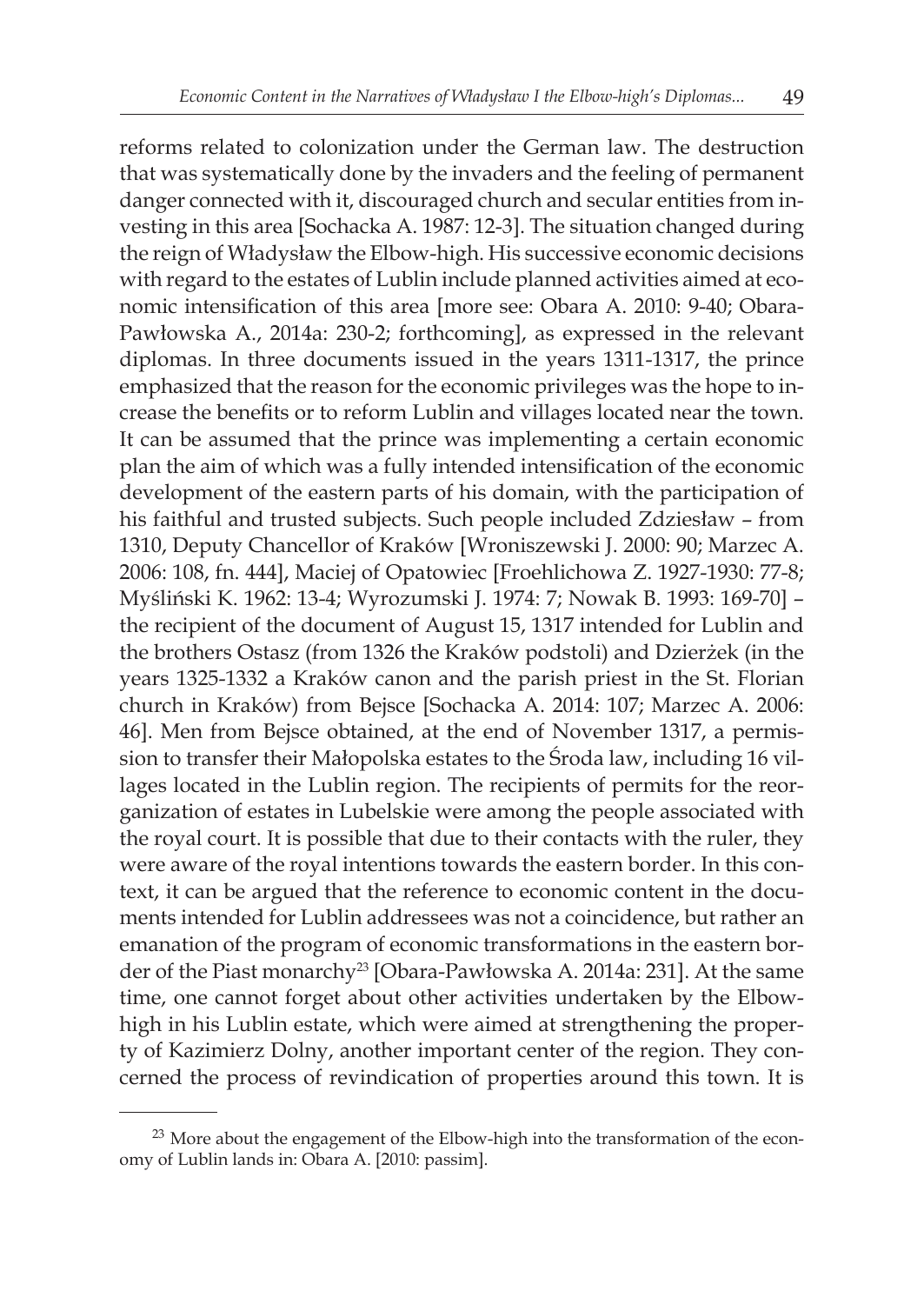assumed that before 1325, several villages near Kazimierz, which had been given to the Norbertine nuns of Zwierzyniec, returned to the royal domain [Lalik T. 1967: 179–80; Sochacka A. 1987: 32–3; 2012: 289]. These activities are considered by some historians as a preparation for the town foundation24.

### **CONCLUSIONS**

The use of economic motifs in the narratives of Władysław the Elbowhigh's documents was not accidental. Their appearance was reflected in specific events influencing the economic condition of a given town or region. They can also be read as a sign of the ruler's interest in protection and desire to improve the situation of his subjects<sup>25</sup>. The ruler, striving to give an impulse to develop for a given area, treated all owners unequally (e.g. *meliorato terrae* mainly concerned the royal domain, it referred to the functionaries of the state apparatus, a favorable supervisor of the clergy, etc.). However, since privileges were granted only to selected, worthy of grace or allies just won by the ruler, could this weaken the thesis on general development motives guiding Władysław the Elbow-high? It seems that not necessarily, because in his actions the ruler could have combined acts of grace with aspirations of a broader nature.

In research on the role and significance of economic motifs in the narratives of Łokietek's documents, most problematic is the small number of them (27 cases, with just over 300 diplomas prepared in the Władysław's office, preserved to our times). However, it should be remembered that economic content was more often used in the case of documents intended for specific categories of property. This finding allows for a slightly different assessment of the quantitative issues. We have 10 documents relating to royal estates. Economic references in the narrative appeared in 3 of them (all of them concern Małopolska estates). The issues of permits for foundation of urban centers, donation of land estates to towns, etc., appeared in 69 royal documents, in 14 cases of which the issue of a given privilege was accompanied by its economic justification. The above figures are still

<sup>&</sup>lt;sup>24</sup> Literature devoted to the possibility of foundation of Kazimierz Dolny during Władysław the Elbow-high's rule: Obara-Pawłowska A. [2014a: 301-2].

<sup>&</sup>lt;sup>25</sup> About the beliefs concerning the role of the ruler in the economy see in.: Nederman C.J. [2001: 51-69]; Kelly J.M. [2006:, 174]; Dubel L. [2008: 17].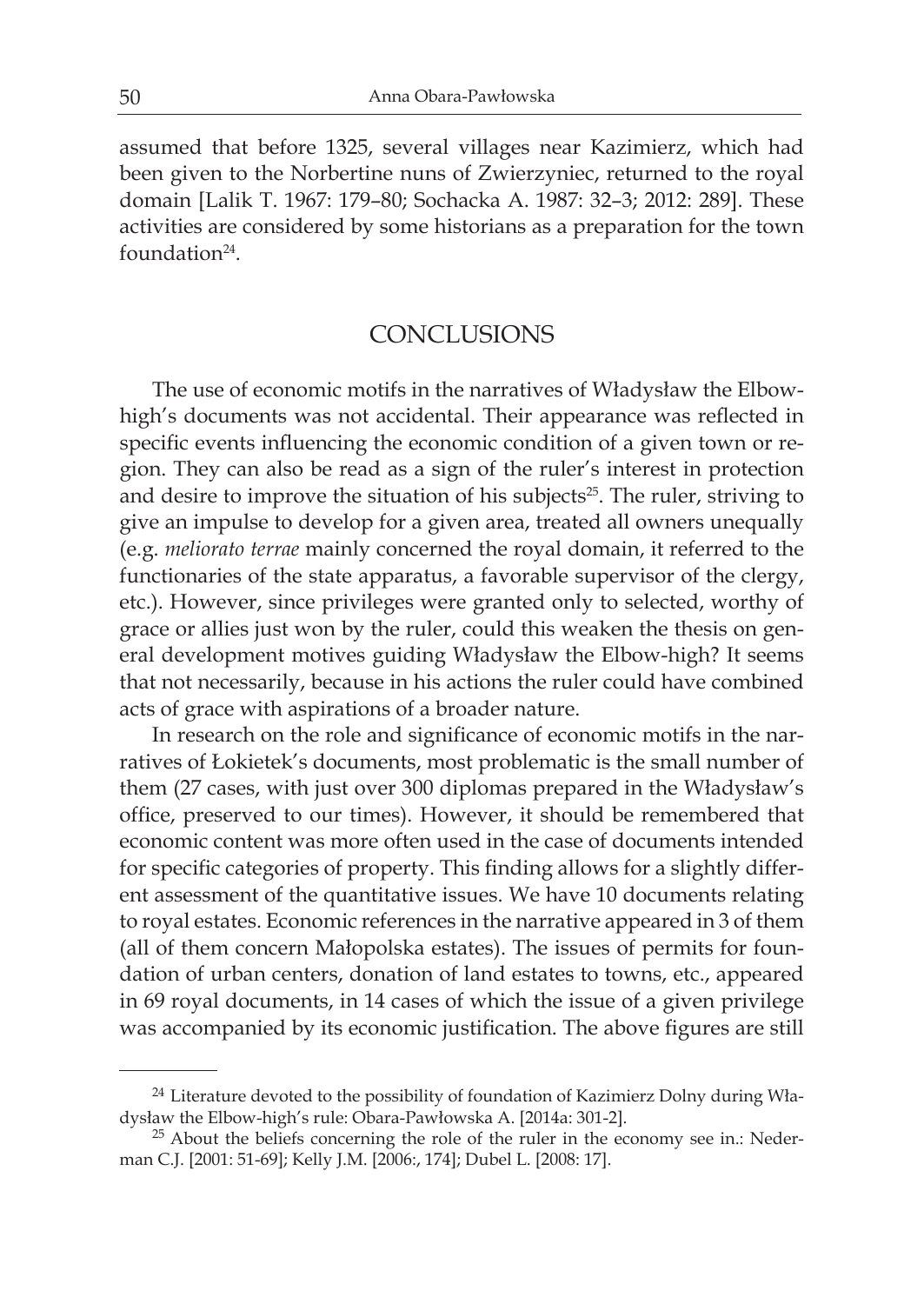not very impressive, but they are a point of reference. It seems that one of the reasons why the discussed themes are not often referred to in the narratives is the observed gradual transfer of economic content to the arengas of documents issued by Władysław the Elbow-high. Preambles containing references to economic issues, or more precisely – emphasizing the importance of the ruler in the economic sphere – began to appear more and more often in documents issued after the royal coronation of the monarch<sup>26</sup>. In turn, out of 27 narratives containing references to the economy, 9 appeared in documents published after 1320<sup>27</sup>. The phenomenon of including economic threads in the arengas should be associated with the change in attitude to the economic sphere which was less and less often perceived as a source of sin, and with the increasingly bold emphasis on the necessity for the ruler to take active steps in this area. References to the aforementioned issues were considered worthy of being included in the most solemn part of the document, which was the arenga [Nowakowski T. 2007: 96]. At the same time, deliberate placing of economic content in the narratives or arenas of royal documents weakens the stereotype of the Elbowhigh as a ruler completely indifferent to economic matters, present especially in older literature.

Regardless of the quantitative issues, it should be emphasized that narratives containing economic motifs are a good source for learning about the economic awareness of the medieval ruler. In order to fully explain their role and meaning and dispel any ambiguities, it is necessary to compare references to the economic sphere appearing in the documents of other Piast rulers, both predecessors and successors of Władysław the Elbow-high, and to confront the obtained results with the knowledge of monarchical ideology in the studied period.

### **REFERENCES**

#### **Abbreviations of literary sources**

- *Annales* Długosz J., *Annales seu cronicae incliti Regni Poloniae*
- CDP *Codex diplomaticus Poloniae*
- KDM *Kodeks dyplomatyczny Małopolski*

<sup>&</sup>lt;sup>26</sup> Economic motifs can also be found in the arengas of 11 documents issued after the royal coronation of Władysław [Obara-Pawłowska A. 2014b: 1052-6].

<sup>27</sup> 1322 [CDP, 1: 107]; 1324 [KDW, 2: 1044, 1046]; 1326 [KDW, 2: 1068; ZDM, 1: 28]; 1327 [KDW, 2: 1085]; 1329 [KDM, 1: 181; KDM, 2: 596]; 1331 [KDM, 1: 186].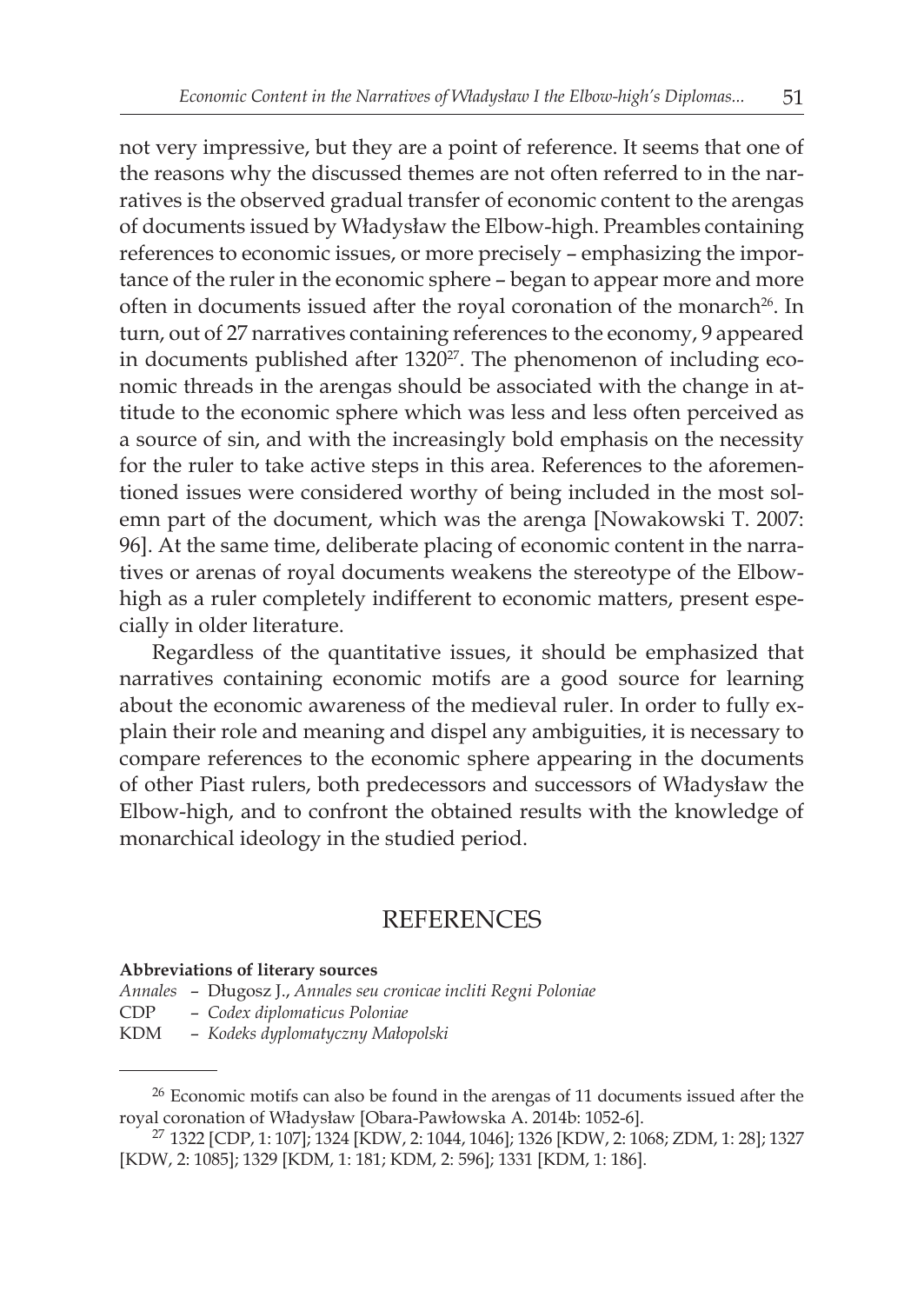- KDW *Kodeks dyplomatyczny Wielkopolski*
- *Kilkanaście dokumentów* Maleczyński K., *Kilkanaście dokumentów Władysława Łokietka z lat 1296-1329*
- PSB *Polski słownik biograficzny*
- PU *Pommerellisches Urkundenbuch*
- ZDM *Zbiór dokumentów małopolskich*

### **Sources**

- *Chronicon Aulae regiae*, (1882-1884), [in:] Emler J. (ed.), *Fontes Rerum Bohemicarum*, t. 4, Praha.
- *Codex diplomaticus Poloniae*, t. 1, (1847), Wyd. L. Ryszczewski, A. Muczkowski, Warszawa.
- Długosz J., *Annales seu cronicae incliti Regni Poloniae*, lib. 9, (1978), Budkowa Z. et. al. (ed.), Danuta Turkowska D (text reviewed and moderavit), Pieradzka K. (comments), Państwowe Wydawnictwo Naukowe, Varsaviae.
- *Kodeks dyplomatyczny Małopolski*, t. 1-2, (1876-1886), Piekosiński F. (published and annoted), Akademia Umiejętności, Kraków.
- *Kodeks dyplomatyczny Wielkopolski*, t. 2, (1878), Zakrzewski I. (publisher), Nakładem Biblioteki Kórnickiej, Poznań.
- *Kodeks dyplomatyczny Wielkopolski*, t. 6, (1982), Gąsiorowski A, H. Kowalewicz (eds.), Państwowe Wydaw. Naukowe, Warszawa-Poznań.
- Maleczyński K. (1961), *Kilkanaście dokumentów Władysława Łokietka z lat 1296-1329*, "Studia Źródłoznawcze", 6, 129-139.
- Petri de Dusburg, *Chronicon terre Prussiae*, (1861), [in:] Hirsch T., Töppen M., Strehlke F. (eds.), *Scriptores Rerum Prussicarum*, Verlag von S. Hirzel, Leipzig, 21-219.
- *Pommerellisches Urkundenbuch*, (1882), wyd. M. Perlbach, Westpreussischen Geschichtsverein Gdańsk.
- *Rocznik kapituły poznańskiej*, (1962), Kürbis B. (ed.) ,*Monumenta Poloniae Historica*, Series Nova, 6, PWN, Warszawa.
- *Zbiór dokumentów małopolskich*, cz. 1, 4, (1962-1969), wyd. I. Sułkowska-Kuraś, S. Kuraś, Zakład Narodowy im. Ossolińskich, Wrocław.

#### **Literature**

- Barciak A. (1988), *Arengi i narracje dokumentów Przemysła Ottokara II dla miast i mieszczaństwa*, [in:] Michalkiewicz S. (ed.), *Miasta w ciągu wieków. Wybrane problemy*, Śląski Instytut Naukowy, Katowice, 35-44.
- Berdecka A. (1982), *Lokacje i zagospodarowanie miast królewskich w Małopolsce za panowania Kazimierza Wielkiego (1333–1370)*, Zakład Narodowy im. Ossolińskich, Wrocław.
- Bielińska M. (1967), *Kancelarie i dokumenty wielkopolskie XIII wieku*, Zakład Narodowy im. Ossolińskich, Wrocław.
- Brust M. (1986)*, Początki i rozwój miast w dorzeczu środkowej Warty i dolnej Wełny*, Roczniki Historyczne, 52, 1-54.
- Brust M. (1993), *Rogoźno w czasach najdawniejszych i w średniowieczu*, [in:] Boras Z. (ed.), *Dzieje Rogoźna*, Wydawnictwo "Lega", Poznań, 7-63.
- Brust M. (2010), *Etapy rozwoju osadnictwa wczesnośredniowiecznego na obszarze zespołu przedlokacyjnego w Rogoźnie od IX do końca XIV wieku*, Studia Lednickie, 10, 57-87.
- Dubel L. (2008), *Wprowadzenie*, [in:] Kruk M. (transl.), Jan z Salisbury, *Policraticus albo o paplaninie dworaków i przekazach filozofów, Oficyna Wydawnicza "Verba"*, Lublin 2008, 9-34.
- *Dzieje Słupcy* (1996), Szczepański B. (ed.), Wydawnictwo WBP, Poznań.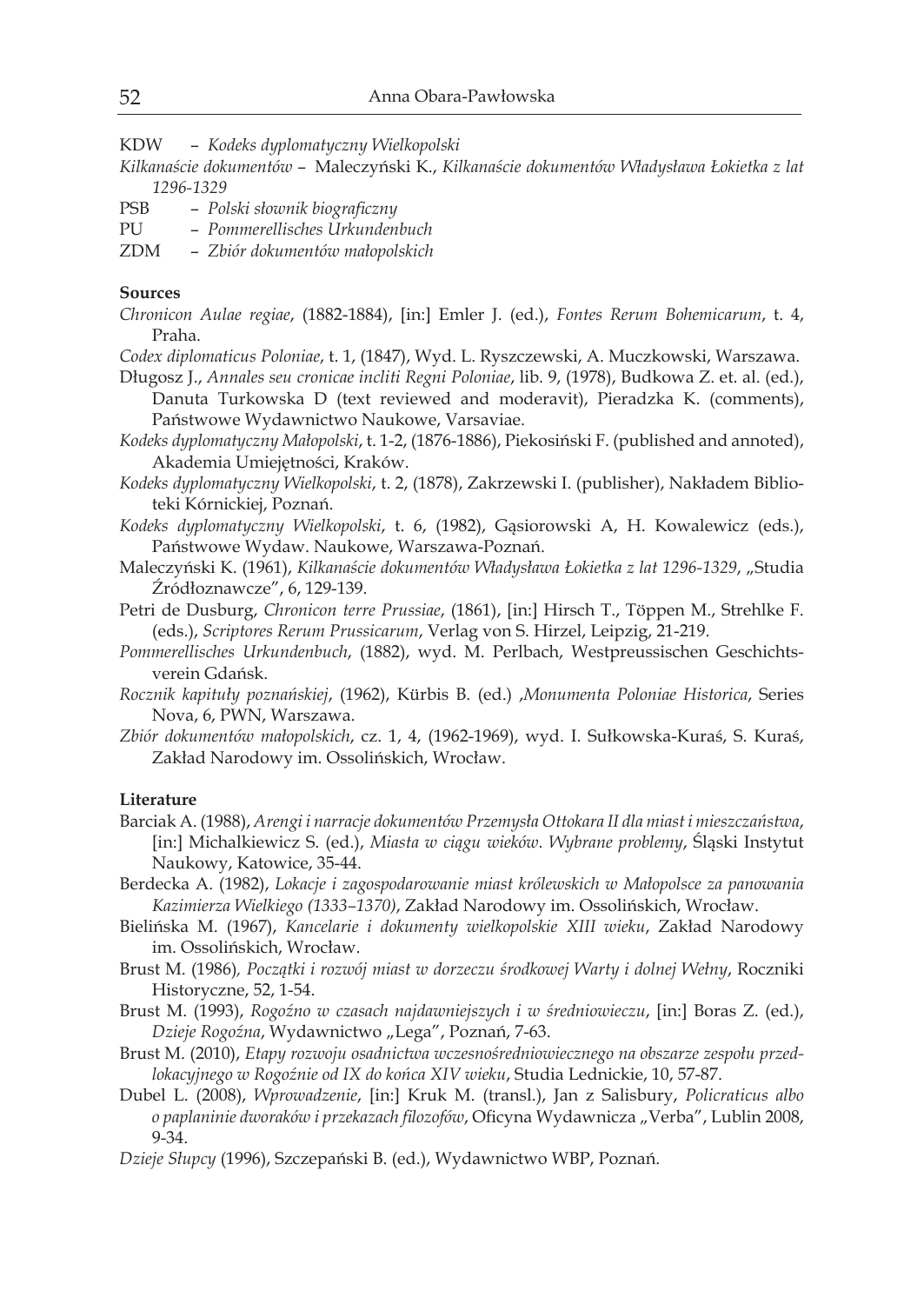- Froehlichowa Z. (1927-1930), *Z dziejów organizacji władz miejskich m. Lublina do końca XVII wieku*, Pamiętnik Lubelski, 1, 83-115.
- Gładyszówna J. (1933), *Ludwik Wittelsbach margrabia brandenburski wobec Polski (Czasy Władysława Łokietka)*, Roczniki Historyczne, 9(1), 1-45.
- Gut A. (2002), *Formularz dokumentów książąt zachodniopomorskich do połowy XIV wieku*, Wydawnictwo Naukowe Uniwersytetu Szczecińskiego, Szczecin.
- *Hutnictwo na ziemiach polskich* (1992), Czermiński J. (ed.), Stowarzyszenie Inżynierów i Techników Przemysłu Hutniczego, Katowice.
- Jurek T. (2005), *Przebieg lokacji Poznania*, [in:] Kurnatowska Z., Jurek T. (ed.) *Civitas Posnaniensis. Studia z dziejów średniowiecznego Poznania*, Wydawnictwo PTPN, Poznań, 173-191.
- Jurek T. (2006), *Dziedzic Królestwa Polskiego książę głogowski Henryk (1274-1309)*, Avalon, Kraków.
- Karasiewicz W. (1965), *W odpowiedzi K. Jasińskiemu na temat: Rola polityczna możnowładztwa wielkopolskiego w latach 1284-1314*, Roczniki Historyczne, 31, 261-270.
- Kelly J.M. (2006), *Historia zachodniej teorii prawa*, Wydawnictwo WAM, Kraków.
- Kiryk F. (1978), *Pozostałe miasta regionu olkuskiego*, [in:] Kiryk F., Kołodziejczyk R. (eds.), *Dzieje Olkusza i regionu olkuskiego*, t. I, Państwowe Wydawnictwo Naukowe, Warszawa, 341-412.
- Kiryk F. (2007), *Najdawniejsze dzieje Lipnicy Murowanej (XIII–XVI wieku),* [in:] Smołucha J. (ed.), Lipnica Murowana. Gród króla Władysława Łokietka, Księgarnia Akademicka, Kraków, 9-28.
- Kołodziejski S. (2016), *Budownictwo obronne,* [in:] Partyka J. (ed.), *Monografia Ojcowskiego Parku Narodowego. Dziedzictwo kulturowe*, Ojcowski Park Narodowy. Muzeum im. Profesora Władysława Szafera, Ojców, 157-180.
- Körmendy A. (1995), *Melioratio terrae. Vergleichende Untersuchungen über die Siedlungsbewegung im östlichen Mitteleuropa im 13.–14. Jahrhundert*, Wydawnictwo PTPN, Poznań.
- Kotecki R. (2020), *Żydzi, świętokradcy i pokój książęcy. Wokół instytucji protekcji monarszej w Polsce piastowskiej*, [in:] Michałowski R., Pac G. (eds.) *Oryginalność czy wtórność? Studia poświęcone polskiej kulturze politycznej i religijnej (X-XIII wiek)*, Wydawnictwo Uniwersytetu Warszawskiego, Warszawa, 27-75.
- Kuraś S. (1971), *Przywileje prawa niemieckiego miast i wsi małopolskich XIV-XV wieku*, Zakład Narodowy im. Ossolińskich, Wrocław.
- Kutrzeba S., Ptaśnik J. (1910), *Dzieje handlu i kupiectwa krakowskiego*, Rocznik Krakowski, 14, 1-183.
- Laberschek J. (2008), *Bezpośrednie zaplecze gospodarcze zamków województwa krakowskiego do połowy XVI wieku*, [in:] Smołucha J., Waśko A., Graff T., Nowakowski P.F. (eds.), *Historia vero testis temporum. Księga jubileuszowa poświęcona Profesorowi Krzysztofowi Baczkowskiemu w 70. rocznicę urodzin*, Towarzystwo Naukowe Societas Vistulana, Kraków, 459-476.
- Laberschek J. (2016), *Ojców i okolice do połowy XVI wieku*, [in:] Partyka J. (ed.), *Monografia Ojcowskiego Parku Narodowego. Dziedzictwo kulturowe*, Ojcowski Park Narodowy. Muzeum im. Profesora Władysława Szafera, Ojców, 75-105.
- Lalik T. (1967), *Rec.: H. Rutkowski, Kazimierz Dolny. Krajobraz i architektura, Warszawa 1965*, Kwartalnik Historii Kultury Materialnej, 15(1), 179-180.
- Legut-Pintal M. (2017), *Śląski model melioratio terrae na przykładzie ziemi nysko-otmuchowskiej i Pogórza Kaczawskiego*, [in:] Adamska D., Chrzan K., Pankiewicz A. (eds.), *Cum gratia et amicitia. Studia z dziejów osadnictwa dedykowane Pani Profesor Marcie Młynarskiej-*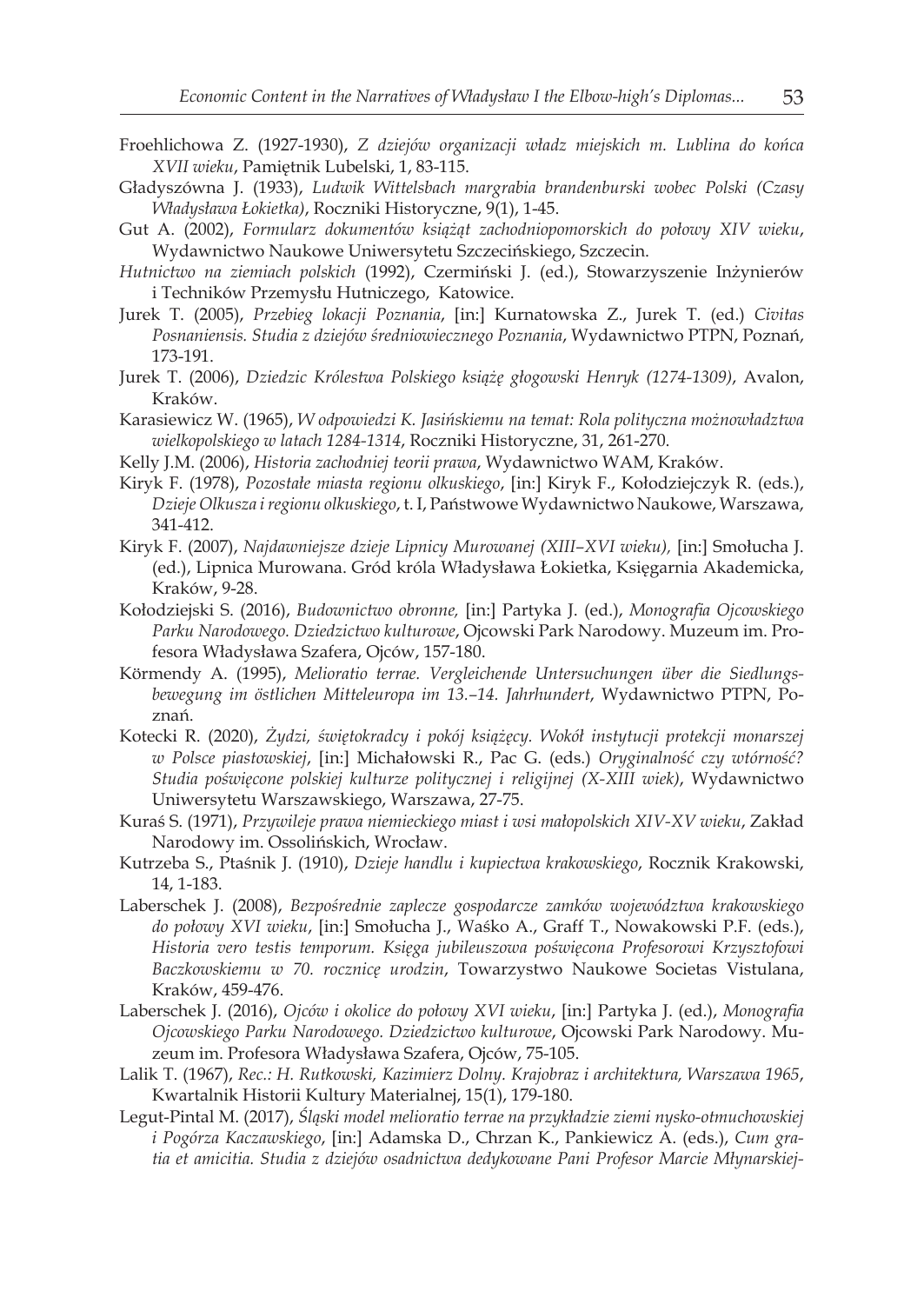*Kaletynowej z okazji 65-lecia działalności naukowej*, Instytut Archeologii i Etnologii Polskiej Akademii Nauk, Ośrodek Badań nad Kulturą późnego Antyku i Wczesnego Średniowiecza, Wrocław, 179-194.

- Luciński J. (1965), *Lokacje wsi i miast monarszych w Małopolsce do 1385 r.*, Czasopismo Prawno- -Historyczne, 17(2), 53-122.
- Maleczyński K., Bielińska M., Gąsiorowski A. (1971), *Dyplomatyka wieków średnich*, Państwowe Wydawnictwo Naukowe, Warszawa.
- Marzec A. (2006), *Urzędnicy małopolscy w otoczeniu Władysława Łokietka i Kazimierza Wielkiego*  (1305-1370), Wydawnictwo Towarzystwa Naukowego "Societas Vistulana", Kraków.
- Mateszew S. (1980), *Osadnictwo i stosunki własnościowe do końca XV wieku*, [in:] Kiryk F., Ruta Z. (eds.), *Bochnia – dzieje miasta i region*u, Urząd Miasta Bochni, Bochnia, 42-77.
- Myśliński K. (1962), *Wójt dziedziczny u rada miejska w Lublinie 1317-1504*, Wydawnictwo Lubelskie, Lublin.
- Myśliński K. (1964), *Początki miasta Kraśnika i Urzędowa na tle rozwoju południowej Lubelszczyzny*, [in:] Myśliński K., Szaflik R. (eds.), *Z dziejów powiatu kraśnickiego*, Wydawnictwo Lubelskie, Lublin, 11-27.
- Nederman C.J. (2001), *The Monarch and the Marketplace: Economic Policy and Royal Finance in Wiliam Pagula's Speculum regis Edwardi III*, History of Political Economy, 32(1), 51-69.
- Nowak B. (1993), *Maciej z Opatowca*, [in:] Radzik T., Skarbek J., Witusik A.A (eds.), *Słownik biograficzny miasta Lublina*, Wydawnictwo UMCS, Lublin, 169-170.
- Nowak T. (1989), *Znaczenie budowli obronnych w Wielkopolsce, Kujawach, ziemi dobrzyńskiej, łęczyckiej i sieradzkiej w działaniach wojennych w XIV w. (1313-1385)*, Acta Universitatis Lodziensis Folia Historica, 36, 33-75.
- Nowakowski T. (2007), *Elementy potocznej myśli ekonomicznej w arengach polskich dokumentów w XII-XIV wieku*, [in:] Zyglewski Z. (ed.), *Polska w kręgu polityki, kultury i gospodarki europejskiej. Księga pamiątkowa z okazji 70-lecia urodzin prof. Maksymiliana Grzegorza*, Wydawnictwo Uniwersytetu Kazimierza Wielkiego, Bydgoszcz, 91-105.
- Obara A. (2010), *Gospodarka a polityka. Decyzje gospodarcze Władysława Łokietka na obszarze wschodniego pogranicza*, Res Historica, 40, 9-40.
- Obara-Pawłowska A. (2014a), *Polityka gospodarcza Władysława Łokietka*, Wydawnictwo UMCS, Lublin.
- Obara-Pawłowska A. (2014b), *Treści ekonomiczne w arengach dokumentów Władysława Łokietka*, [in:] Sochacka A., Jusiak P. (eds), *Scientia nihil est quam veritatis imago. Studia ofiarowane Profesorowi Ryszardowi Szczygłowi w siedemdziesięciolecie urodzin*, Wydawnictwo UMCS, Lublin, 1049-1060.
- Obara-Pawłowska A. [forthcoming], *Inicjatywy gospodarcze ostatnich Piastów na obszarze ziemi lubelskiej. Planowe działania czy realizacja doraźnych potrzeb?*
- Olejnik K. (2002), *Działania wojenne na obszarze Wielkopolski i ziemi lubuskiej w dobie państwa piastowskiego (X-XIV wiek)*, [in:] Wróblewski W. (ed.), *Działania militarne w Wielkopolsce i na ziemi lubuskiej*, "Comandor", Warszawa, 33-72.
- Potkański K. (1965), *Walka o Poznań 1306-1312*, [in:] Potkański K. (ed.), *Lechici, Polanie, Polska. Wybór pism*, Państwowe Wydawnictwo Naukowe, Warszawa, 474-505.
- Preissner A. (1965), *Dokumenty Władysława Łokietka. Chronologiczny spis, regesty i bibliografia publikacji,* Rocznik Biblioteki PAN w Krakowie, 11, 197-296.
- Rymar E. (1979), *Rywalizacja o ziemię lubuską i kasztelanię międzyrzecką w latach 1319-1326 ze szczególnym uwzględnieniem stosunków pomorsko-śląskich,* Sobótka, 34(4), 473-496.
- Rymar E. (2000), *Polsko-litewska wyprawa zbrojna do Marchii Brandenburskiej w 1326 r.*, Nadwarciański Rocznik Historyczno-Archiwalny, 7(1), 21-44.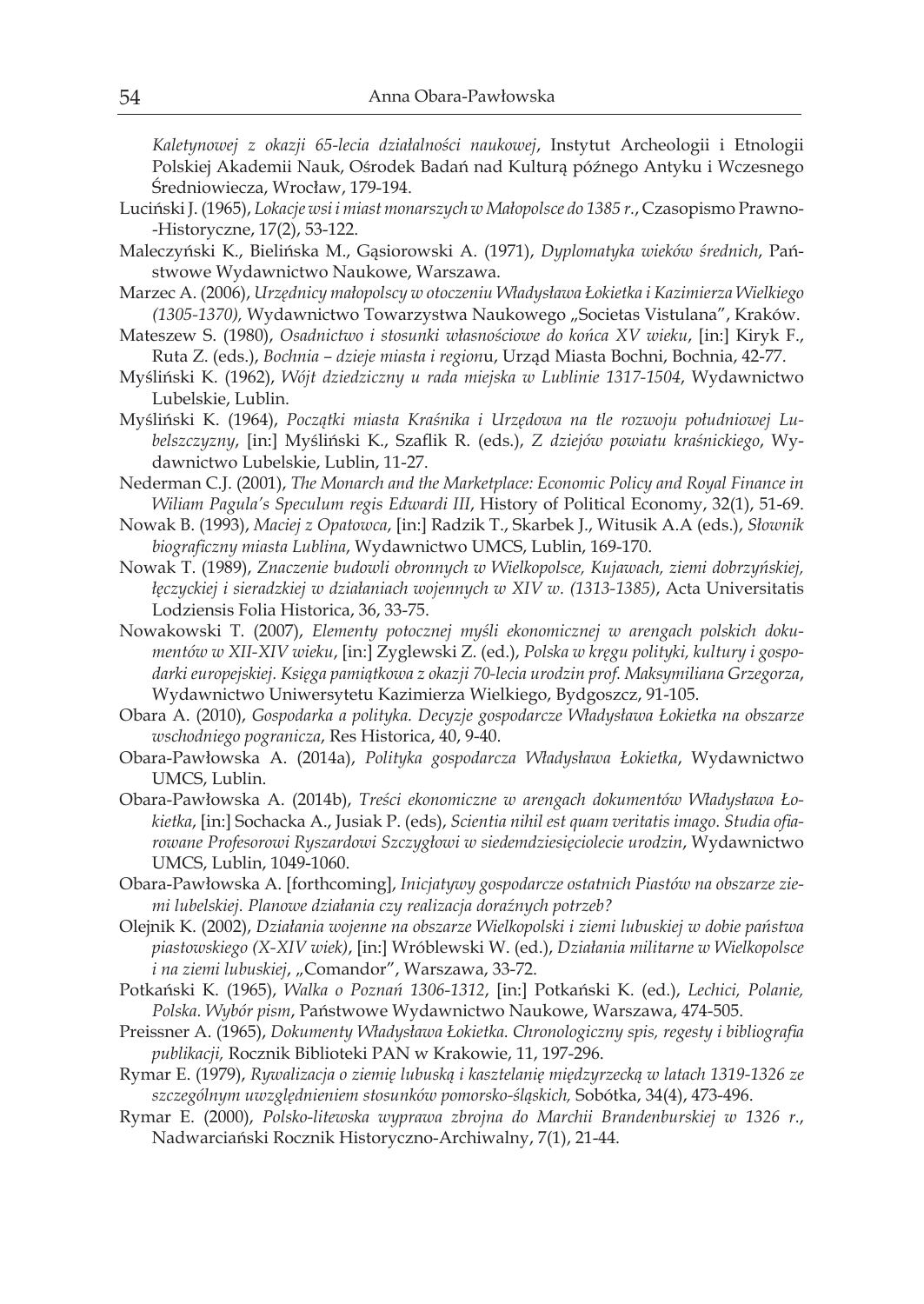- Skulimowski A., Skulimowski M. (1958)*, Magister Mikołaj nadworny lekarz książąt wielkopolskich w drugiej poł. XIII i początkach XIV w.*, Archiwum Historii Medycyny, 21 (3-4), 285-290.
- *Słownik historyczno-geograficzny ziem polskich w średniowieczu* (2020), T. Jurek, S. Prinke (eds.) http://www.slownik.ihpan.edu.pl/index.php, accessed on 10.09.2020.
- Sochacka A. (1987), *Własność ziemska w województwie lubelskim w średniowieczu*, Uniwersytet Marii Curie-Skłodowskiej, Lublin.
- Sochacka A. (2012), *Najdawniejsze dzieje parafii w Kazimierzu Dolnym*, [in:] Pleszczyński A., Sobiesiak J., Tomaszek M., Tyszka P. (eds.), *Historia Narrat. Studia mediewistyczne ofiarowane Profesorowi Jackowi Banszkiewiczowi*, Wydawnictwo UMCS, Lublin, 277-292.
- Sochacka A. (2014), *Posiadłości Lewartów w Lubelskiem w późnym średniowieczu*, [in:] Sochacka A. (ed.), *Regimen, dominium, societas Nobilium. Z dziejów gospodarki, administracji i polityki w Lubelskiem w średniowieczu*, Wydawnictwo UMCS, Lublin, 103-127.
- Tanaś K. (2006), *Społeczeństwo wielkopolskie w procesie kształtowania tożsamości regionalnej (1202-1314)*, Wydawnictwo Poznańskie, Poznań.
- Tomaszewski J. (1981), *Polityka gospodarcza*, [in:] Mączak A. (ed.), *Encyklopedia historii gospodarczej Polski do 1945 roku*, Wiedza Powszechna, Warszawa, 94-95.
- Wiesiołowski J. (2004), *Dominikanki poznańskie w kręgu mecenatu Przedpełkowiców*, Kronika Miasta Poznania, 3, 109-119.
- Wojenka M. (2014), *Pradzieje i średniowiecze w świetle źródeł archeologicznych*, [in:] Maciejowski W. (ed.), *Monografia gminy Sułoszowa*, Centrum Kultury w Sułoszowej, Instytut Geografii i Gospodarki Przestrzennej UJ, Kraków, 183-203.
- Wroniszewski J. (2000), *Prałaci kolegiaty wiślickiej w XIV wieku. Pochodzenie i drogi awansu*, [in:] Radzimiński A. (ed.), *Duchowieństwo kapitulne w Polsce średniowiecznej i wczesnonowożytnej: studia nad pochodzeniem i funkcjonowaniem elity kościelnej*, Wydawnictwo Uniwersytetu Mikołaja Kopernika, Toruń, 84-99.
- Wyrozumski J. (1974), *Maciej*, w: PSB, 19, Zakład Narodowy im. Ossolińskich, Wrocław, 7.
- Wyrwa A.M. (1995), *Procesy fundacyjne wielopolskich klasztorów cysterskich linii altenberskiej*, Instytut Historii Uniwersytetu im. Adama Mickiewicza, Poznań.
- Wyrwa A.M. (1999), *Zemsko-Bledzew*, [in:] Wyrwa A.M., Strzelczyk J., Kaczmarek K. (eds.), *Monasticon Cisterciense Poloniae*, t. II: *Katalog męskich klasztorów cysterskich na ziemiach polskich i dawnej Rzeczypospolitej*, Wydawnictwo Poznańskie, Poznań, 370-386.
- Zajączkowski S. (1929), *Polska a Zakon Krzyżacki w ostatnich latach panowania Władysława Łokietka*, nakł. Towarzystwa Naukowego, Lwów.
- Zientara B. (1952), *Ze studiów nad historią techniki polskiego hutnictwa żelaznego do XVII wieku*, Przegląd Historyczny, 43(2), 195-242.
- Zientara B. (1954), *Dzieje małopolskiego hutnictwa żelaznego XIV-XVII w.*, Państwowe Wydawnictwo Naukowe, Warszawa.
- Zientara B. (1968), *Konflikty narodowościowe na pograniczu niemiecko-słowianskim w XIII– XIV w. i ich zasięg społeczny*, Przegląd Historyczny, 49(2), 197-213.

**Dr Anna Obara-Pawłowska** is employed as an assistant professor at the Department of Ancient and Medieval History at the Institute of History of the Marie Curie-Skłodowska University in Lublin. Her research interests focus on the economic history of Polish lands in the 13th and 14th centuries (monograph: *Economic Policy of Władysław the Elbow-high [Polityka gospodarcza Władysława Łokietka]*, Wydawnictwo UMCS, Lublin 2014, pp. 441;